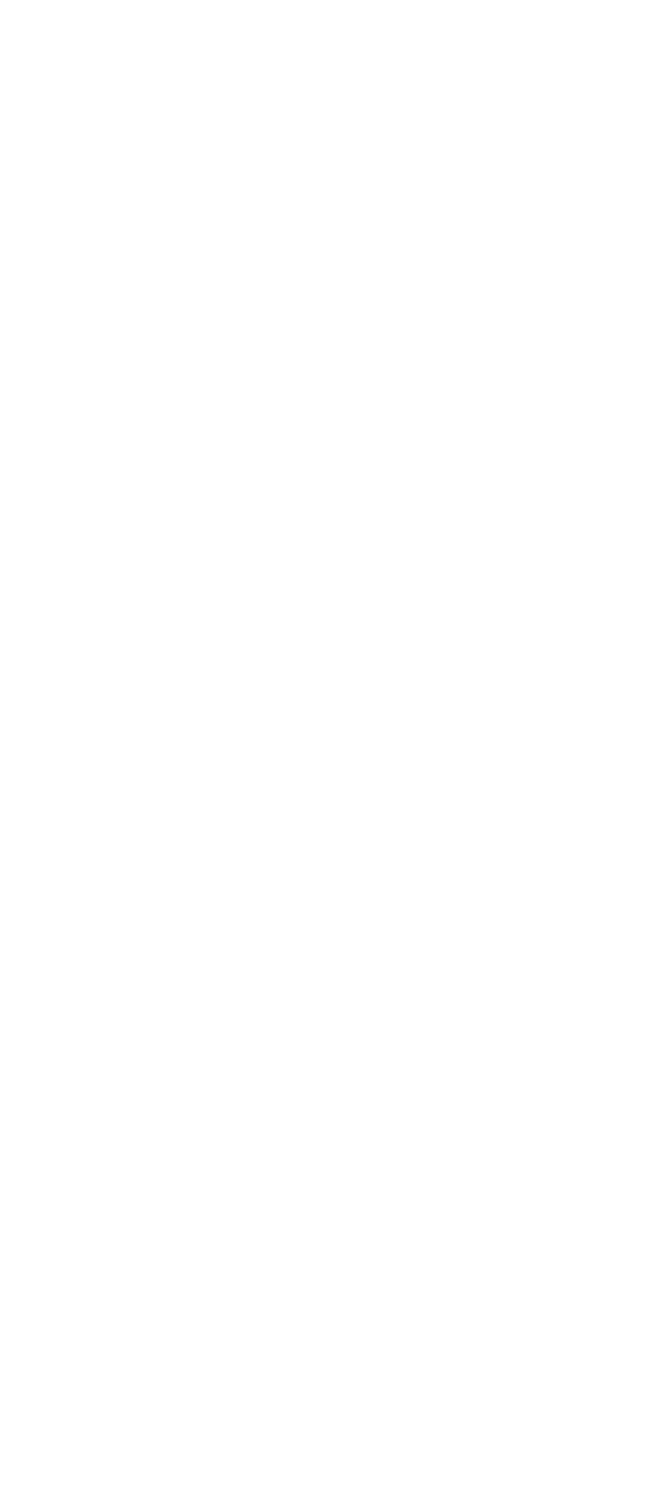

# **2022 Rate Classification of Industries**

Premium assessment rates (per \$100 of payroll) Average premium rate \$1.23 Minimum annual premium of \$100 Maximum assessable wage \$94,440 Minimum personal coverage \$24,565

Effective January 1, 2022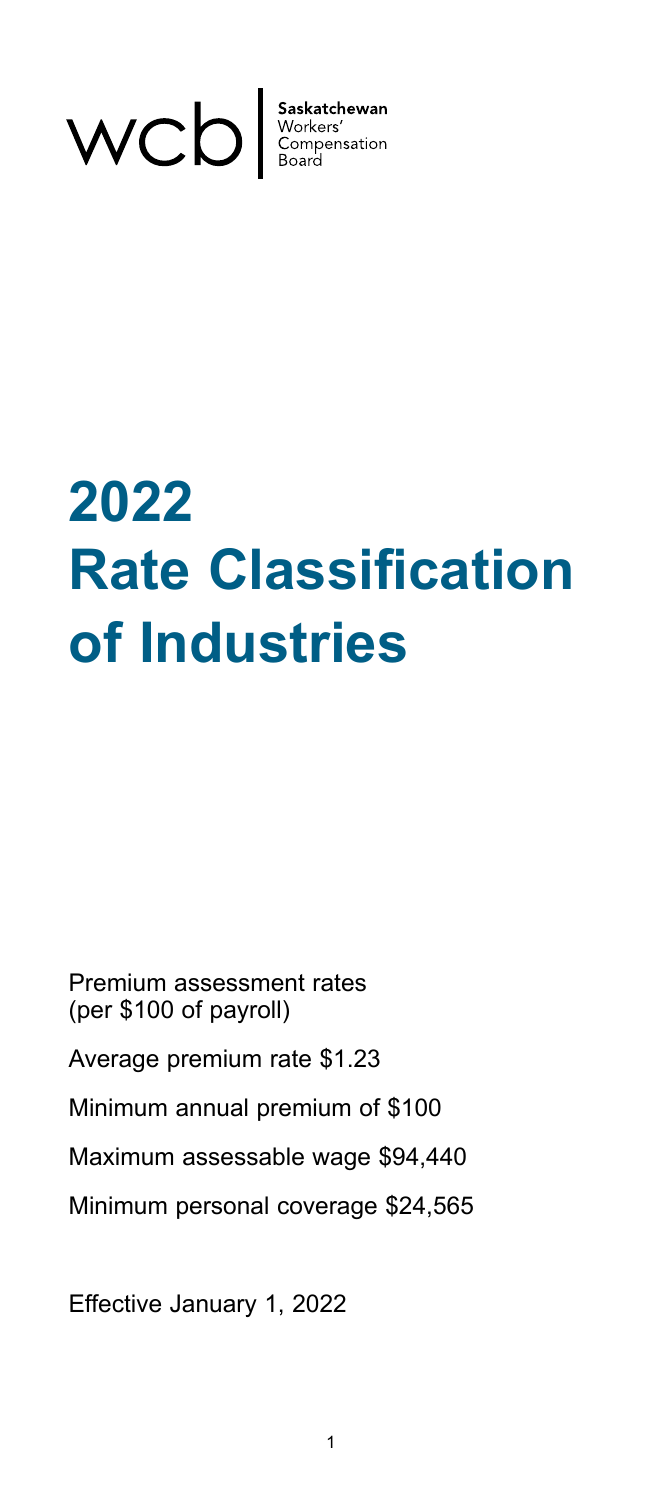### **CLASSIFICATION OF INDUSTRIES**

The Saskatchewan WCB uses 10 rate classes to determine employer premiums.

| <b>Industry description</b>     |
|---------------------------------|
| Agriculture                     |
| <b>Building Construction</b>    |
| Commodity - Wholesale - Retail  |
| Development - Mineral Resources |
| Government and Municipal        |
| Manufacturing and Processing    |
| <b>Road Construction</b>        |
| Service Industry                |
| Transportation, Warehousing     |
| <b>Utility Operations</b>       |
|                                 |

These classes are made up of 50 rate codes.

A rate code has 3 digits, with the class being identified first.

Premium assessment rates are set annually at the rate code level.

### **PREMIUM ASSESSMENT RATES**

### EFFECTIVE JANUARY 1, 2022

### **Rate per \$100 of payroll**

Employers are classified by industry into a 5-digit code, comprised of 3 digits for the rate code and 2 digits for the subcode.

The Act cited in this booklet refers to *The Saskatchewan Workers' Compensation Act, 2013*.

### **Online accounts**

Visit our website at www.wcbsask.com to view your firm's general account information.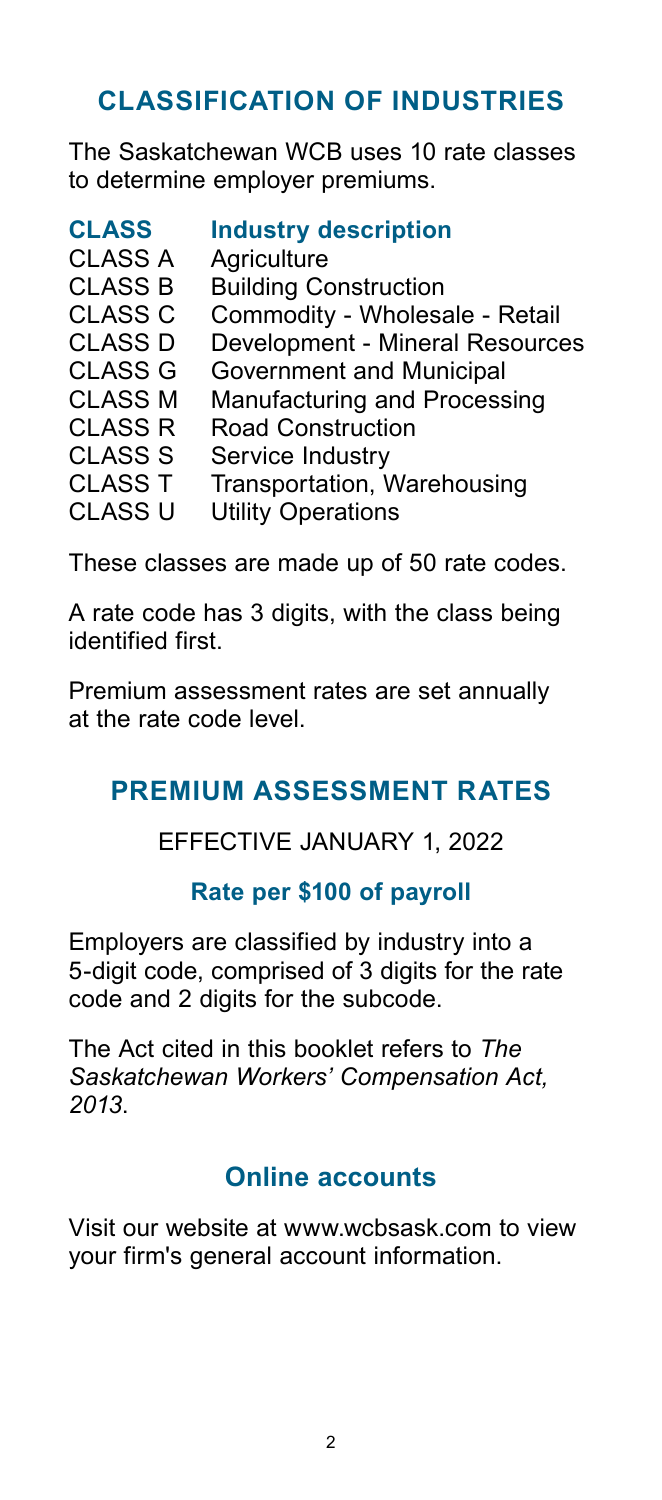### **CLASS A AGRICULTURE**

### **Rate code A11 – Light agriculture operations**

#### *subcodes:*

- Artificial insemination
- Poultry farming (voluntary)
- Tree or shrub nurseries
- Commercial fishing (voluntary)
- Trapping (voluntary)
- Fur farming (voluntary)
- Wild rice growing (voluntary)
- 10 Fish hatcheries (voluntary)
- Mushroom farming, cannabis growing
- Market gardening
- Piggery (voluntary)
- Honey processing and apiaries
- Operation of feedlots or other livestock yards (voluntary)
- Operation of stockyards with railway entry
- Auctioneering of livestock and machinery
- Garden tilling, lawn maintenance, horticulture
- Riding academies, stables
- Tree planting

### **Premium rate...... \$ 2.39**

### **Rate code A21 – Farming and ranching**

#### *subcodes:*

- Grain or mixed farming (voluntary)
- Ranching, dairy farming (voluntary)
- Grazing co-operatives (voluntary)
- Custom harvesting (voluntary), sod farming,
	- other farming not voluntary
- Fertilizer and chemical application
- Vegetation control, mosquito and tree spraying

**Premium rate........\$1.68**

## **Rate code A31 – Grain elevators and inland terminals**

*subcodes:*

 Operation of grain elevators, inland terminals and grain handlers

**Premium rate........\$0.64**

### **CLASS B BUILDING CONSTRUCTION**

### **Rate code B11 – Construction trades**

- Plumbing, heating, roto-rooter service, air conditioning, furnace repair and service, sewer and water maintenance
- Dairy equipment installation, livestock feeding equipment installation
- Fire sprinkler installation
- Commercial kitchen and cafeteria equipment installation
- All electrical work, solar panel installation
- Mechanical sheet metal work and duct work
- General mechanical contracting offering a combination of all related trades
- Refrigeration exclusively
- Manual chimney sweeps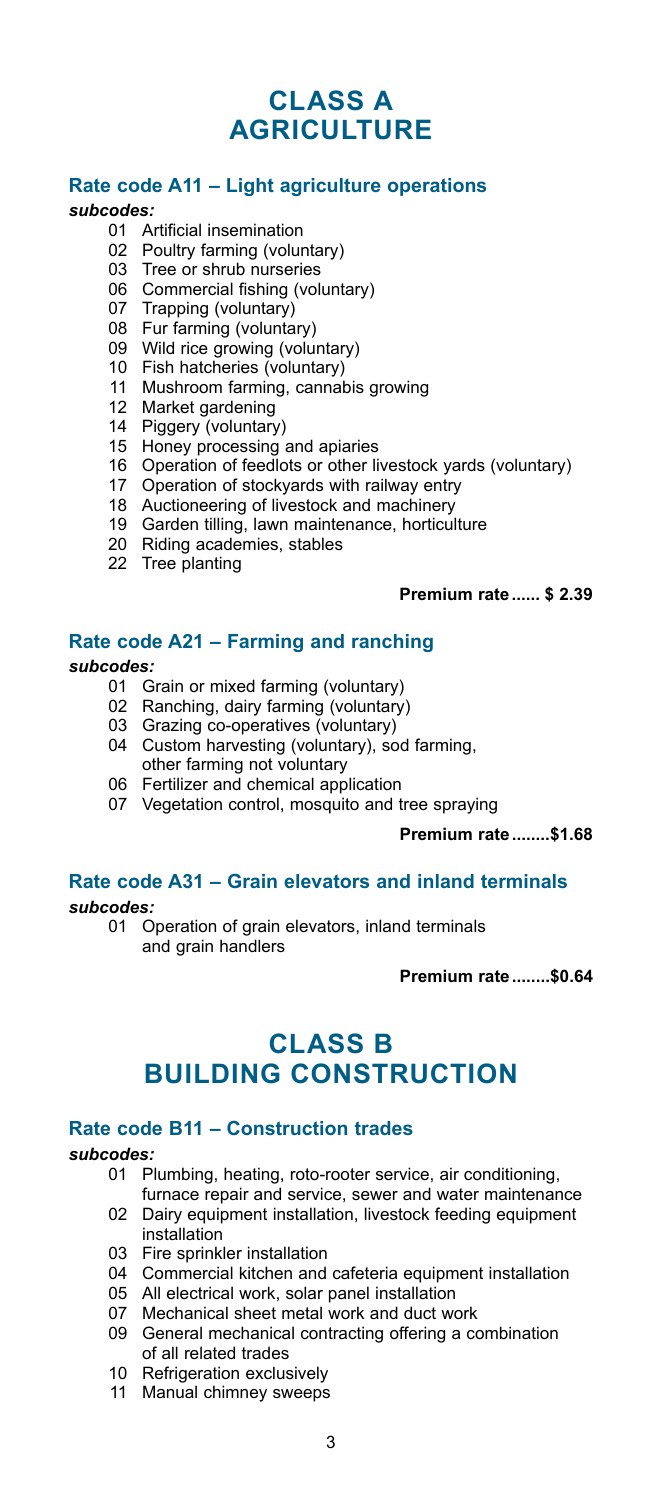- 16 Swimming pool installation, residential and commercial
- 18 TV and radio antenna erection, lightning rod installation and wind velocity monitoring
- 21 Satellite dish system installation
- 24 Overhead door installation
- 26 Vacuum systems installation
- 27 On-site cabinet making and installation, including incidental shop fabrication as a business

#### **Premium rate........\$1.71**

### **Rate code B12 – Residential construction**

#### *subcodes:*

- 01 Painting, sandblasting, decorating, wallcovering, spraytex, stippling
- 02 Acoustic ceilings, residential and other interior renovations, metal studs, movable partitions, handyman service, carpentry, disaster recovery
- 03 Home owner construction for self (voluntary)
- 04 Residential construction
- 05 Construction project management
- 07 Insulation installation and removal, including mechanical blown rigid plus rock wool, excluding roof insulation
- 12 Marina and wharf construction
- 13 Window cleaning as a business
- 14 Service station maintenance and renovations
- 15 Install fire escapes and iron stairs, miscellaneous metal installation, playground apparatus installation, stage construction and assembly
- 16 Industrial maintenance, bit or blade sharpening at industrial sites<br>17 Dampproofing
- Dampproofing
- 18 Steam cleaning of buildings
- 20 Fence erection<br>21 Stuccoing and
- Stuccoing and plastering
- 22 Outdoor sign erection, advertising, display work and sign painting including erection
- 23 Elevator and escalator installation
- 24 Siding application, eavestroughing, soffits, fascia, custom flashing and cladding
- 26 Framing
- 27 Construction of wood frame farm buildings

**Premium rate........\$2.62**

# **Rate code B13 – Commercial, industrial construction**

- 01 Installation of flooring, linoleum, tile, carpeting and mosaic tile
- 04 Door, window and glass installation, commercial glazing
- 05 Erection of metal bins, granaries, commercial and
- non-commercial quonsets, feed and storage installation 07 Paving stone installation
- 08 Construction of grain elevators and inland terminals
- 09 Greenhouse construction and installation
- 10 Caisson work and pile driving
- 11 Underwater work incidental with industry subject to the Act
- 12 Industrial construction, such as boilers, conveyors' scales, mine buildings, oilfield construction, oil derricks, silos, water towers, tanks, filtration and sewage plants, pumping stations, compressor stations, refinery stations, treater houses, dragline erection, chimney stacks, tower construction and services, industrial plant work, industrial pipefitting, wind turbine installation and repair
- 13 Precast concrete erection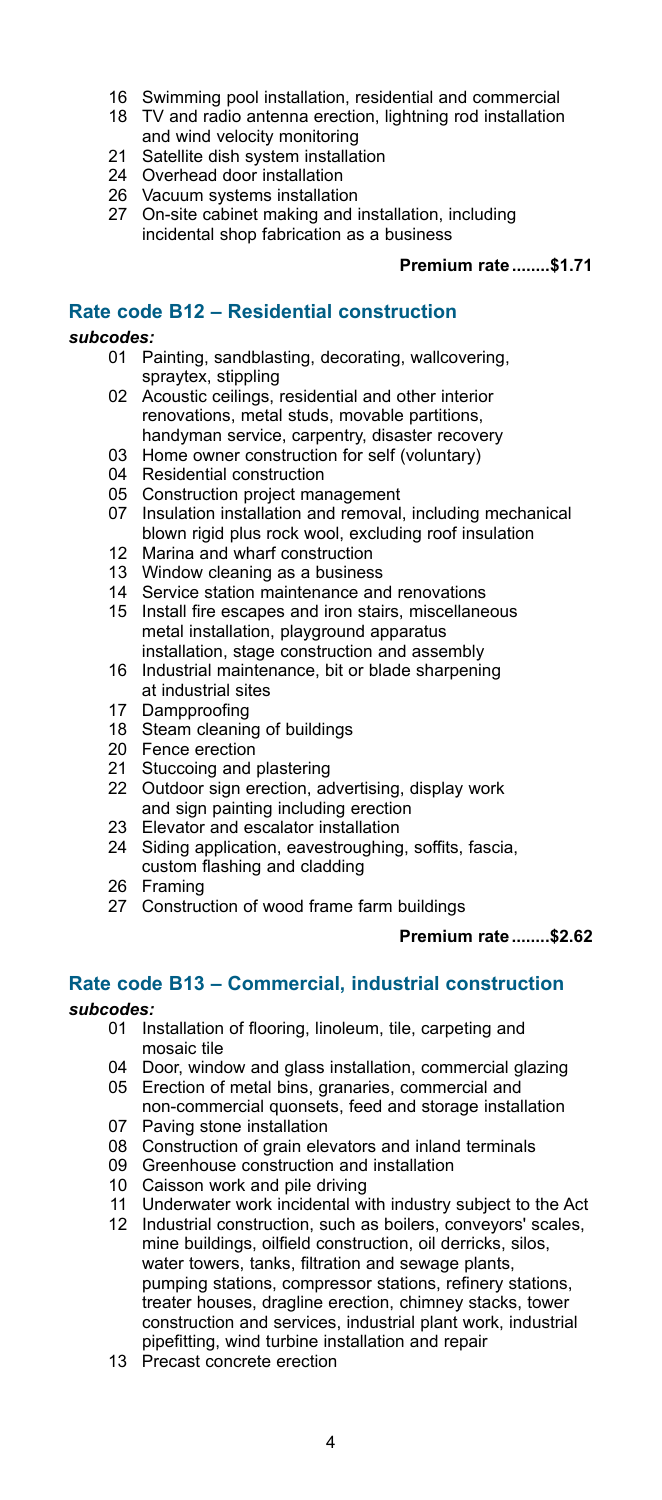- 14 Concrete work, cement finishing, guniting, grouting, pargetting, reinforcing steel, placing mesh and other steel specialties<br>15 Concrete reserv
- Concrete reservoirs, concrete bridge approaches
- 16 Drywall including boarding, taping and incidental spraytex, stippling, metal studs and acoustic ceilings
- 17 Commercial construction and renovations, such as institutions, apartment buildings, office buildings, etc.
- 18 Bricklaying and masonry, marble and stone setting
- 20 Roofing, shingle, tar and gravel, asphalt, metal and roof insulation
- 21 Scaffolding
- 22 Structural steel

**Premium rate........\$1.89**

### **CLASS C COMMODITY – WHOLESALE – RETAIL**

### **Rate code C12 – Light commodity marketing**

### *subcodes:*

- Dry goods, clothing stores, milliners, wig shops, leather goods, shoe stores (including repair), safety supplies, medical supplies<br>02 Tailoring and seamstressing sew
- Tailoring and seamstressing, sewing machine sales and service
- 03 Book stores, stationery stores, school supply stores, music stores, photo shops, craft and hobby shops, art galleries, picture framing stores, clock manufacturing and repairs
- 04 Piano tuning
- 05 Florists, interior landscaping<br>06 Trophies and medals
- Trophies and medals
- 07 Handicraft sales
- 08 Tobacco and vape stores, health foods, health aid vending, cannabis retail<br>Ann Pool halls how
- Pool halls, bowling alleys, indoor recreational facilities
- 10 Theatres<br>11 Paint and
- Paint and wallpaper
- Veterinary supplies, pet shops, garden and seed supplies 12 Veterinary supplies, pet shop<br>13 Retail drugs and pharmacies
- 
- 14 Barbering supplies
- 15 Liquor vendors, beer and wine stores, sale of beer and wine making supplies
- 16 Non-institutional social services, second-hand merchandise stores
- 17 Computer sales and service, business machines, office equipment, inventory work
- 18 Optical outlets, hearing aids
- 20 Pharmaceutical preparations and manufacturing, manufacture of plastic items
- 21 Bookbinding
- 22 Electronic component assembly<br>23 Craphic design
- Graphic design
- 24 Advertising and communications agencies, auctioneering platforms, e-commerce platforms and direct mail services
- 25 Newspaper and other publishing, without on-site printing

### **Premium rate........\$0.64**

### **Rate code C32 – Grocery, department stores, hardware**

- 01 Grocery with meats
- 02 Appliance repair, sharpening service, bit sales and service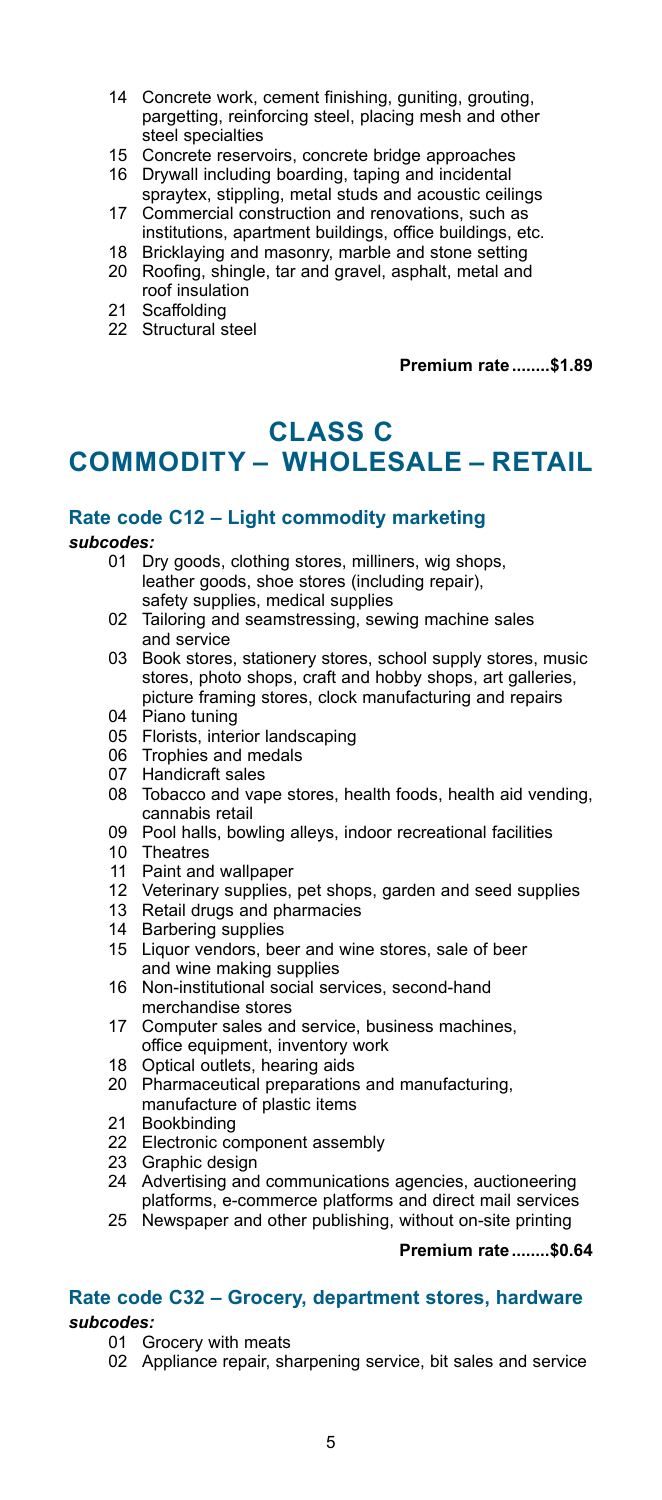- 03 Fire extinguisher sales and service
- 04 Electric and gas fixture sales, service and repair
- 05 Cleaning supplies, bathtub repairs and refinishing
- 06 Light retail and wholesale
- 07 Oilfield equipment and supplies (sales only)
- 08 Plumbing and heating supplies, swimming pools (sales only)<br>09 Carpet and
- Carpet and floor covering sales (no installation)
- 10 Department stores
- 11 Manufacture of clothing, tents, awnings and protective covering
- 12 Hardware, locksmith
- 13 Vacuum cleaner sales and service<br>14 Hardware retailed by builder suppl
- 14 Hardware retailed by builder supplies<br>15 Commercial hatcheries
- 15 Commercial hatcheries<br>16 Garden centres, plant r
- 16 Garden centres, plant maintenance<br>17 Auto parts and accessories, auto el
- Auto parts and accessories, auto electric parts, tire sales, farm parts and supplies and auto glass repair<br>18 Taxidermy
- **Taxidermy**
- 19 Ice cube and bottled water manufacture and distribution
- 20 Sporting goods, bicycle repair
- 21 TV and radio sales and service, car stereo installation, electronic service and repair
- 22 Satellite dish and antennae sales and service
- 23 Internal coaxial cable hook up, telephone set conversion, mobile phone sales and service
- 24 Furs and furriers
- 25 Coin-operated amusements, vending machines, coffee and popcorn vending machines, remote control cars
- 26 Pawn shops, second hand stores, antiques, lapidary work, gunsmiths and firework sales
- 27 Fruit, vegetables and confectionery stores, convenience stores with or without gas bar
- 28 Pottery, glassware
- 29 Harness, saddlery
- 30 Rubber stamps, banners and crests
- 31 Newspaper and other publishing, with on-site printing
- 32 Embossing, typesetting, printing, lithography
- 33 Advertising and display work

### **Premium rate....... \$1.07**

### **Rate code C33 – Wholesale, chain stores**

### *subcodes:*

- 02 Wholesale food establishments and cannabis wholesale<br>03 Chain store food outlets
- Chain store food outlets
- 04 Mail order stores, bus depots, auctioneering services, e-commerce services
- 05 Upholstering: manufacture or refurbishing of mattresses, caskets and furniture
- 06 Venetian blind sales and installation
- 07 Butcher shops and meat markets
- 08 Draperies as a business (including installation)
- 09 Beef grading, wholesaling and grading of eggs as a business
- 10 Furniture stores
- 11 Soft water service
- 12 Advertising distribution, portable sign placement, including lettering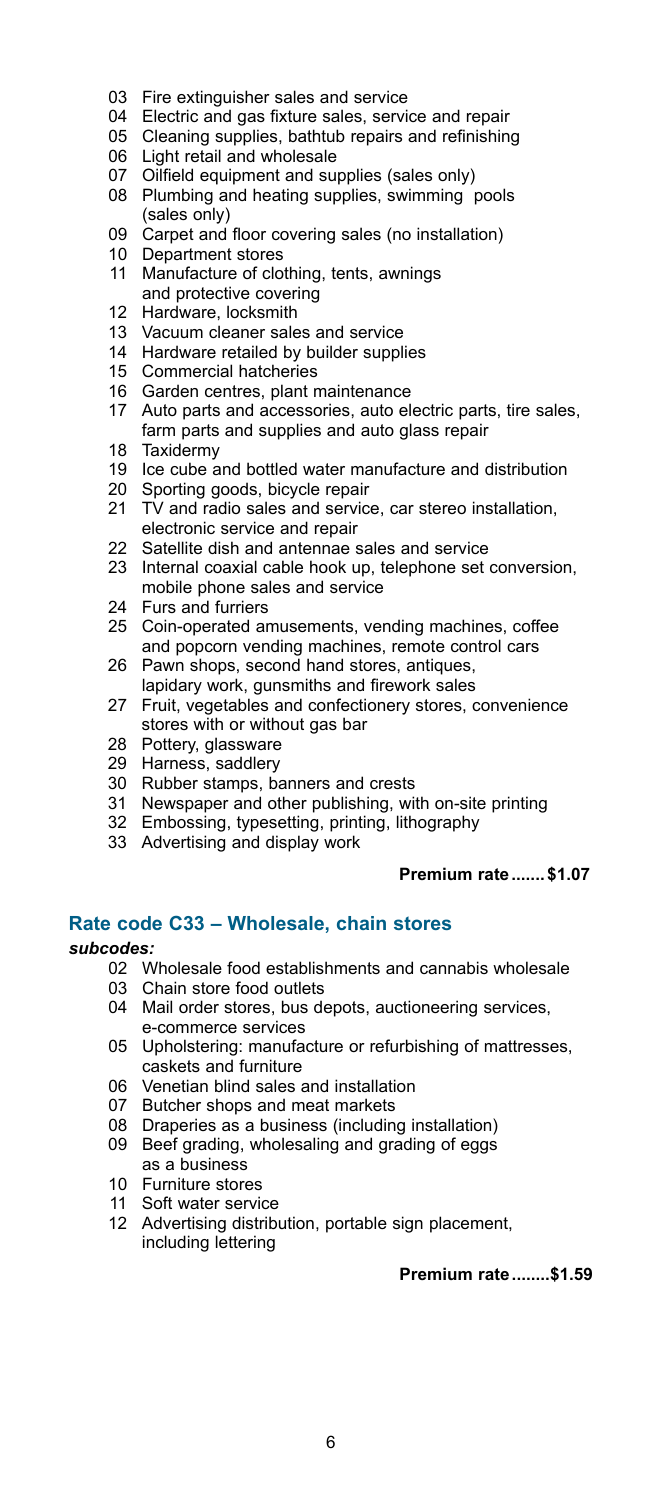### **Rate code C41 – Co-operative associations**

*subcodes:*

01 Co-operative associations

**Premium rate........\$1.12**

### **Rate code C51 – Lumber yard, builders' supplies**

#### *subcodes:*

- 01 Lumber yards and builders' supplies, kitchen cabinet sales only, wholesale metal
- 02 Alarm systems, x-ray, electronic installations and instrumentation

**Premium rate........\$1.78**

### **Rate code C61 – Automotive, implement sales and service**

### *subcodes:*

- 01 Auto and heavy duty truck sales and service
- 02 Wholesale implements (without service or overhaul)
- 03 Car washing, cleaning and glamourizing, glass tinting
- 04 Gas bars, self service or attendants only
- 05 Auto rental
- 06 Commercial parking lots with or without auto service, weigh scale operator
- 07 Motorized sports equipment service, motorcycles
- 08 Automotive machining, engine rebuilding
- 09 Electric motor rewinding
- 10 Small equipment rental, incidental sales and service, staging, sound and lighting<br>11 Lube shops
- Lube shops
- 12 Used car lots with or without service<br>13 Trailer sales and service, mobile hor
- Trailer sales and service, mobile homes sales and service, R.V. sales and service, R.V. and trailer rentals
- 14 Bulk oil, propane, fertilizer, and chemical sales and distribution, distribution of cement powder
- 15 Farm implement dealerships, mechanical irrigation equipment sales and service

**Premium rate........\$1.03**

### **Rate code C62 – Automotive service shops, towing**

### *subcodes:*

- 01 Automotive repair, mobile mechanics
- 02 Heavy duty truck and equipment service only
- 03 Muffler shops
- 04 Spring service<br>05 Transmission
- Transmission shops
- 03 Transmission<br>06 Battery shops
- 08 Retreading and vulcanizing, tire service
- 09 Auto electric shops with service, small engine repair
- 10 Diesel injection service
- 13 Frame and wheel alignment
- 14 Radiator repair shop
- 15 Industrial equipment sales, service and repair, service crane
- 16 Towing as a business
- 20 Autobody and paint shops, bumper electroplating, auto rust proofing, auto glass installation, auto vinyl roofs, fibreglassing boats and autos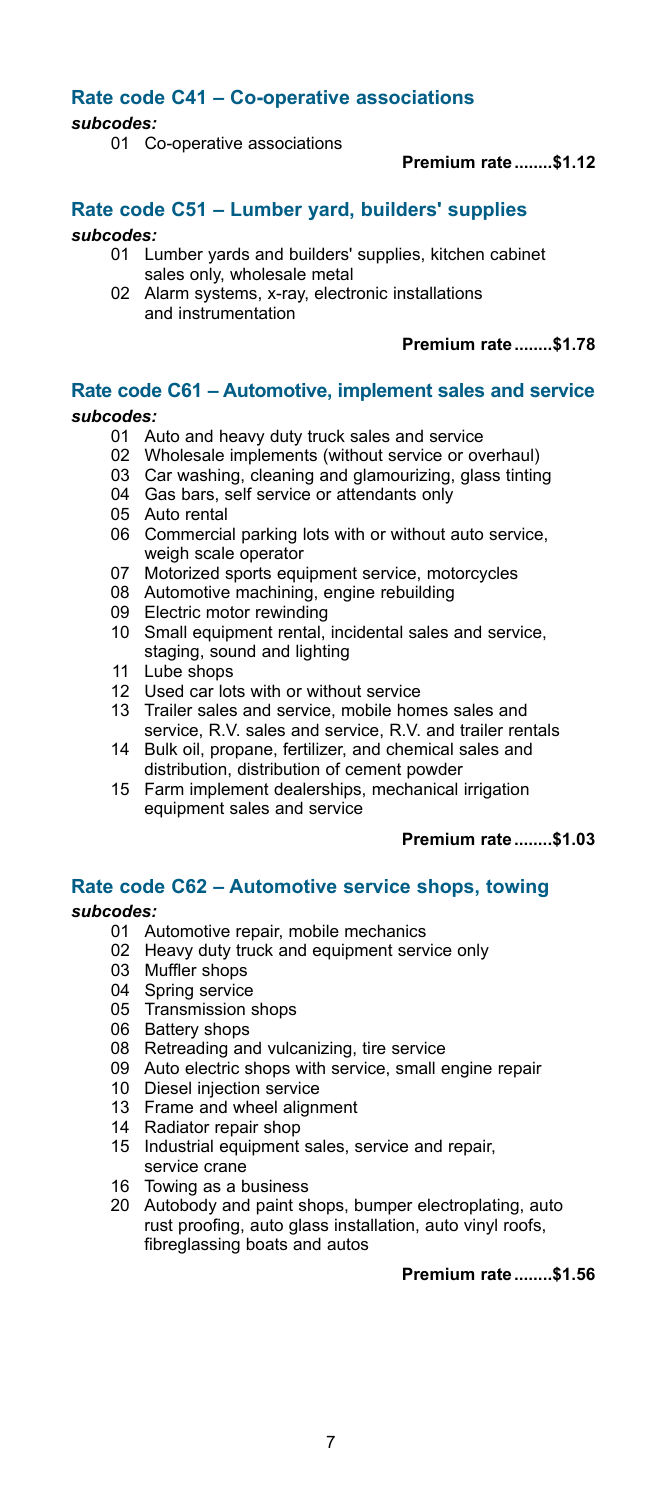### **CLASS D DEVELOPMENT – MINERAL RESOURCES**

### **Rate code D32 – Operation of oilwells**

### *subcodes:*

- Mud service
- 02 Pumpjack and meter service
- 03 Electromagnetic and magnetometer work, mapping, dynamometer, instrumentation service, gravity metering, flow evaluation, oilfield safety, Measurement While Drilling (MWD)
- 04 Chemical and hot oil service, dewaxing flowlines and tubing, sand and gas control
- 05 Cathodic protection service
- 06 Oil and gas exploration, geological work (oil and gas only) including survey
- 07 Battery operating, oilwell pumping
- 08 Oilfield management consulting or supervision with no line responsibility, oilfield or mining inspection

### **Premium rate........\$0.46**

### **Rate code D41 – Oilwell servicing**

### *subcodes:*

- 01 Rathole, seismic, shot hole and directional drilling down to 200 feet, rig anchoring
- 02 Servicing oil and gas wells other than with rigs, including logging, perforating and wireline work, acidizing and fracturing work, shot hole cementing, pump and water well servicing
- 03 Oilfield salvaging, reclaiming
- 04 Maintenance and site preparation, oilfield fencing, oil and gas development
- 05 Industrial steam cleaning of oil or refinery tanks, vacuum and pressure truck (oil and gas only), steam cleaning of oilwells, salt water disposal, oilfield fire truck, fire protection, seismic survey, geophysical survey (oil and gas only), flushby services
- 06 Oilfield equipment maintenance and incidental installation
- 07 Diamond coring, drill stem testing, coring
- 08 Crude oil hauling, water hauling incidental to oilfield work within battery only

### **Premium rate........\$1.37**

### **Rate code D51 – Service rigs and water well drilling**

### *subcodes:*

- 01 Service rig for gas or oilwells, well servicing with rig
- 02 Power tong service
- 03 Water well drilling

### **Premium rate........\$1.58**

### **Rate code D52 – Drilling, seismic**

### *subcodes:*

- 01 Drilling for gas, oil or minerals, diamond drilling
- 02 Seismic below 200 feet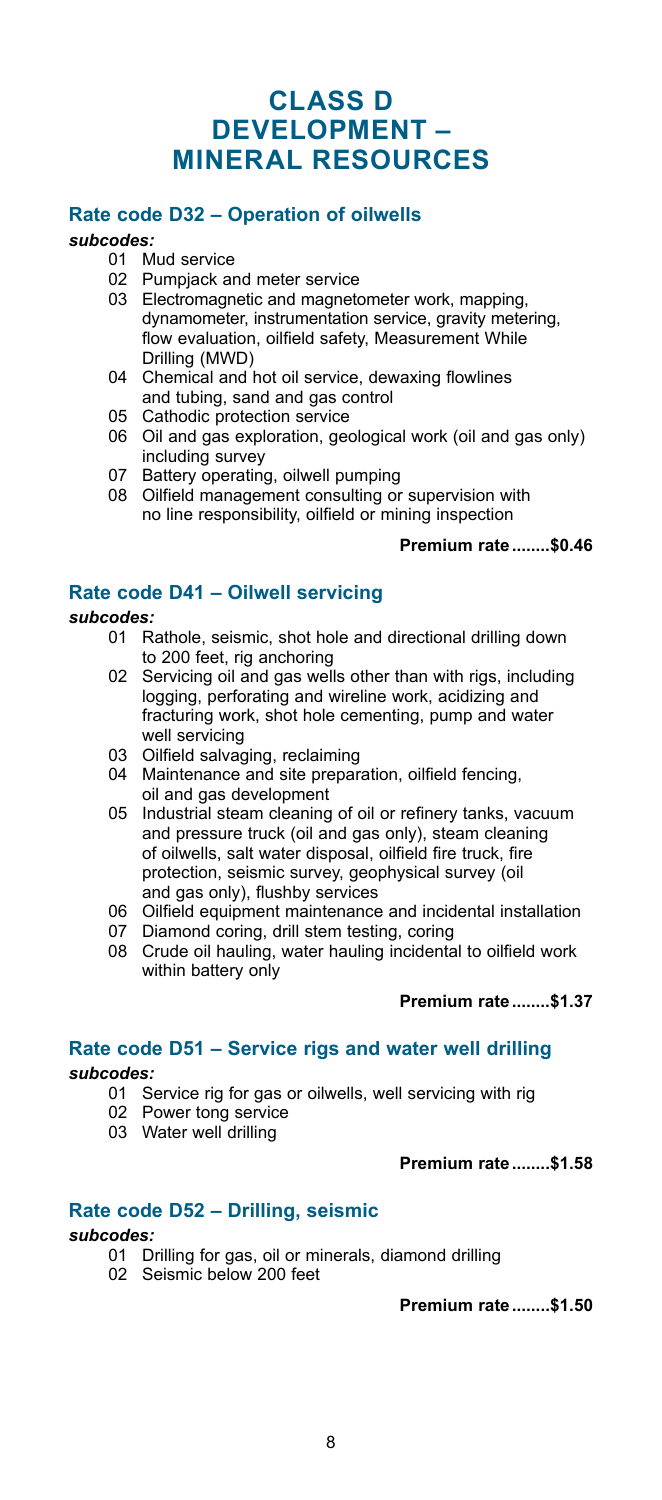### **Rate code D71 – Open-pit mining**

*subcodes:*

01 Open-pit mining

**Premium rate........\$0.96**

### **Rate code D72 – Underground softrock mining**

*subcodes:*

01 Underground softrock mining

**Premium rate........\$0.70**

### **Rate code D73 – Underground hardrock mining**

*subcodes:*

01 Underground hardrock mining

**Premium rate........\$0.76**

### **CLASS G GOVERNMENT AND MUNICIPAL**

### **Rate code G11 – Post-secondary education**

*subcodes:*

- 01 Universities, federated and affiliated colleges
- 06 Adult education and regional colleges
- 07 Places of worship
- 09 Vocational, trade school and business colleges

**Premium rate........\$0.36**

### **Rate code G12 – Elementary and secondary education** *subcodes:*

- 01 School divisions
- 02 Elementary and secondary schools with residences
- 05 School bus operations
- 06 Driver training
- 07 Private elementary and secondary schools

### **Premium rate........\$1.28**

### **Rate code G22 – Health authority, hospitals, care homes**

### *subcodes:*

- 01 Special care homes, alcohol & drug treatment centre, homes for senior citizens, boarding houses, private care homes
- 02 Group care homes, houses for people with disabilities
- 03 Hospitals, health care administration
- 04 District home care
- 05 Ambulance service
- 06 Health authorities

### **Premium rate........\$1.76**

### **Rate code G31 – Cities, towns, villages, RMs**

- The City of Regina and the local agricultural society or exhibition board
- 02 Water treatment and distribution
- 03 The City of Saskatoon and the local agricultural society or exhibition board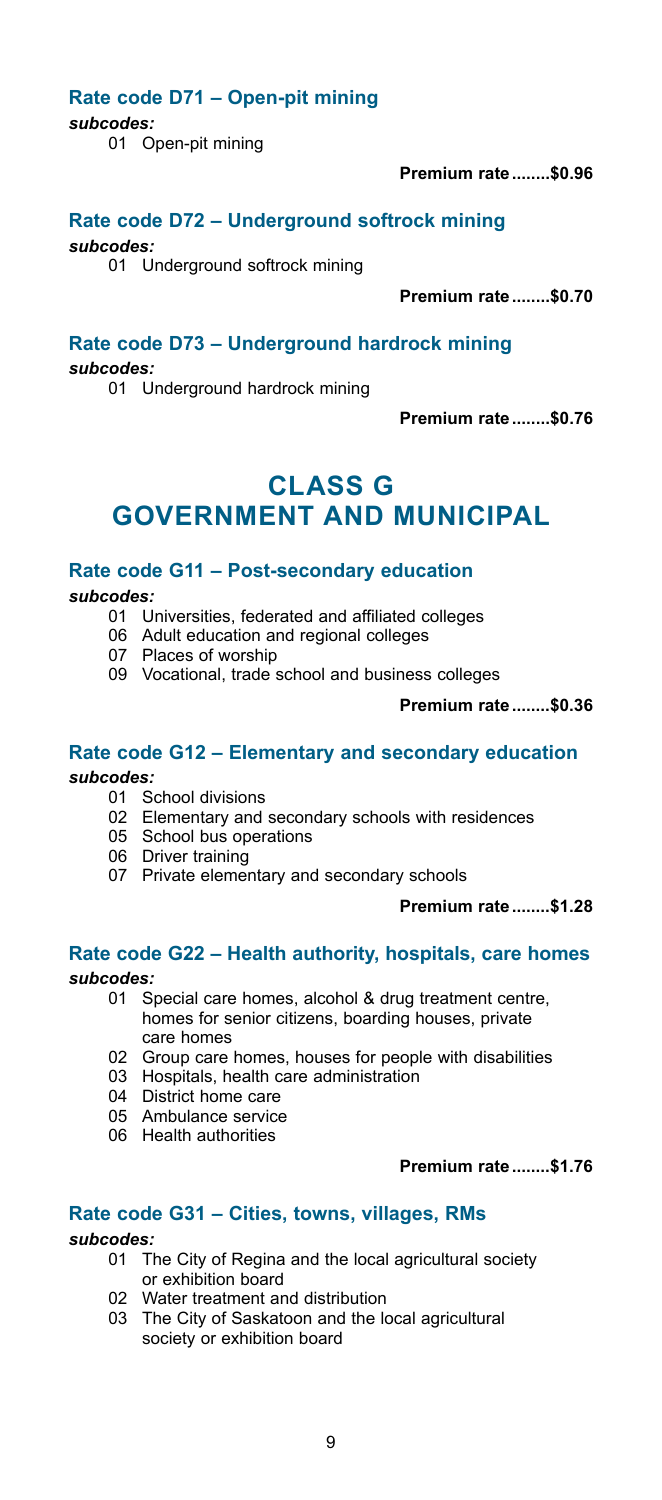- 05 All other cities and the local agricultural society or exhibition board
- 06 All towns and the local agricultural societies or exhibition boards
- 07 All villages and the local agricultural societies or exhibition boards
- 08 Indian bands (voluntary), northern community areas
- 09 Rural municipalities, emergency services
- 10 Conservation and development areas, agricultural boards
- 11 Weed control authorities, rural pest control
- 12 Watershed and water users associations

#### **Premium rate........\$1.45**

### **Rate code G51 – Government of Saskatchewan and ministries**

### *subcodes:*

- 01 The Crown in the Right of Saskatchewan
- 02 Other ministries and agencies

**Premium rate........\$1.22**

### **CLASS M MANUFACTURING AND PROCESSING**

### **Rate code M31 – Manufacturing, pipeline operations**

*subcodes:*

- 01 Manufacturing, transmission and distribution of natural and artificial gas including propane
- 02 Operation of pipelines, including safety maintenance
- 03 Solution potash mining, sodium sulfate production, manufacture tobacco products
- 04 Wholesale marketing and storage of petroleum products<br>05 Manufacture of emulsified asphalt
- Manufacture of emulsified asphalt
- 06 Lime kilns

#### **Premium rate........\$0.50**

### **Rate code M33 – Refineries and upgrader**

### *subcodes:*

- 01 Refineries and upgrader (operation)
- 02 Manufacture of chemicals, corrosive acids, fertilizers, pulp and paper

**Premium rate........\$0.65**

### **Rate code M41 – Dairy products, soft drinks**

#### *subcodes:*

- 04 Dairy products
- 05 Soft drinks and soda water

**Premium rate........\$2.18**

### **Rate code M42 – Bakeries, food prep and packaging**

- 01 Bakeries
- 03 Food preparation and packaging, fish packing, canning, sodium bicarbonate manufacturing, pet food preparation
- 04 Wholesale bakeries and chain food store bakeries
- 05 Manufacture of condiments, confectionery, vinegar, pickles, cider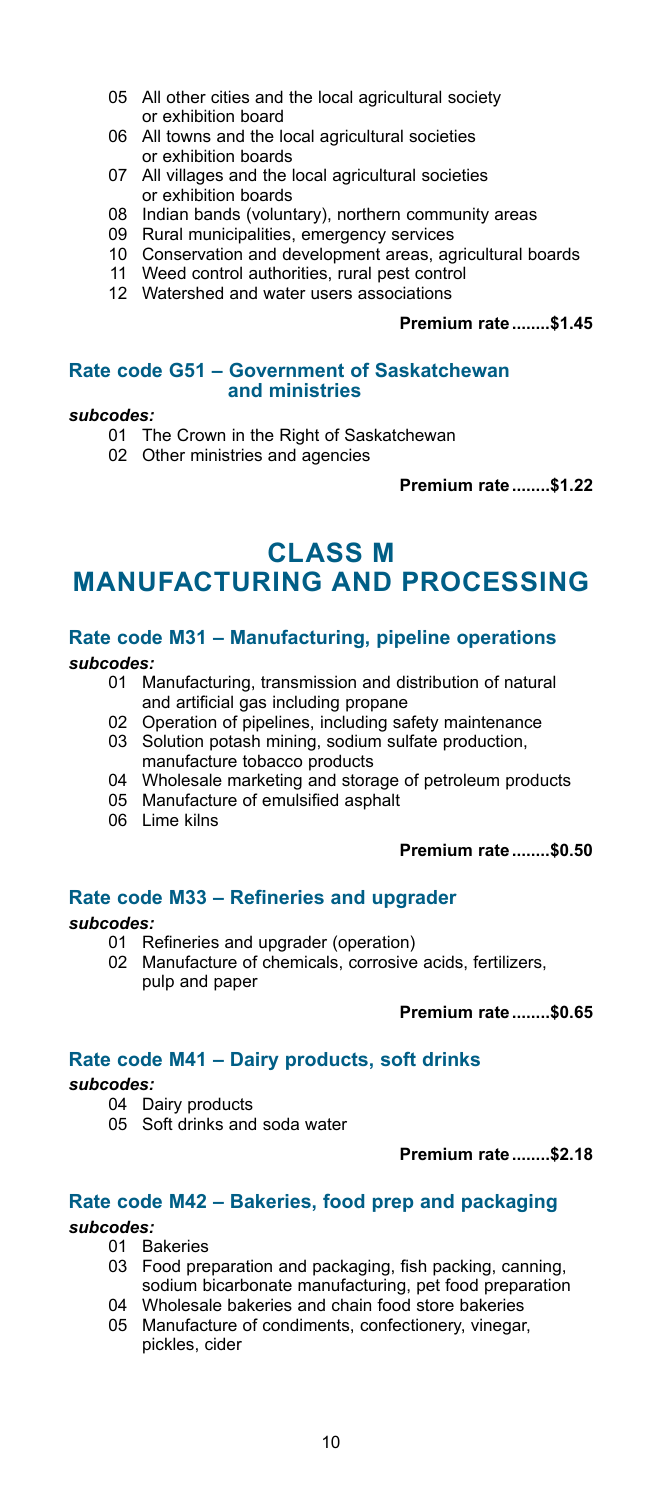- 06 Manufacture of alcoholic beverages
- 07 Manufacture of vegetable oils

### **Premium rate........\$1.38**

### **Rate code M62 – Mills, semi-medium manufacturing**

### *subcodes:*

- Flour milling
	- 02 Feed mills and seed plants, including mobile seed cleaning (voluntary), grain drying
	- 03 Brine shrimp processing
	- 04 Mobile farm feed service (voluntary), flax straw processing including buying, trucking, and stacking
	- 05 Alfalfa dehydrating excluding harvesting
	- 07 Manufacture of paper and cardboard products
	- 08 Plastic piping and plastic related products, celluloid articles, fibreglass products, and gypsum wallboard
- 09 Briquette production, candle manufacture
- 10 Semi medium manufacture and assembly, light aircraft manufacture and assembly
- 11 Manufacture of metal highway signs, license plates
- 12 Boat and canoe manufacturing
- 13 Furniture manufacturing
- 14 Bottle exchanges, can recycling, general recycling
- 15 Paint, dyes, bleach, soaps, extracts, mucilage
- 16 Cordage, rope, fibre and mud flap manufacturing
- Brooms and brushes
- 18 Electric cables and wires
- 19 Manufacture of glass beads
- 20 Preparation of hides including curing and tanning
- 21 Manufacture of cement (no quarry) and aggregate<br>22 Aluminum and glass shops (window door etc.) in
- Aluminum and glass shops (window, door, etc.) including incidental installation (to 15% maximum), window tinting of buildings
- 23 Sign manufacture (electric neon)
- 25 Manufacture light or small articles
- 26 Saw, stud, chip, OSB, plywood, planing mills and wood preserving

### **Premium rate........\$1.90**

### **Rate code M72 – Processing meat, poultry and fish**

#### *subcodes:*

- 07 Meat processing
- 08 Poultry processing for wholesale market
- 09 Fish processing
- 10 Rendering plants

**Premium rate........\$1.92**

### **Rate code M81 – Metal foundries and mills**

### *subcodes:*

- 01 Iron and steel processing
- 02 Scrap metal salvage including loading and delivery
- 03 Junk dealers, auto wrecking, auto salvage

#### **Premium rate........\$1.94**

### **Rate code M91 – Agricultural equipment**

### *subcodes:*

01 Agricultural equipment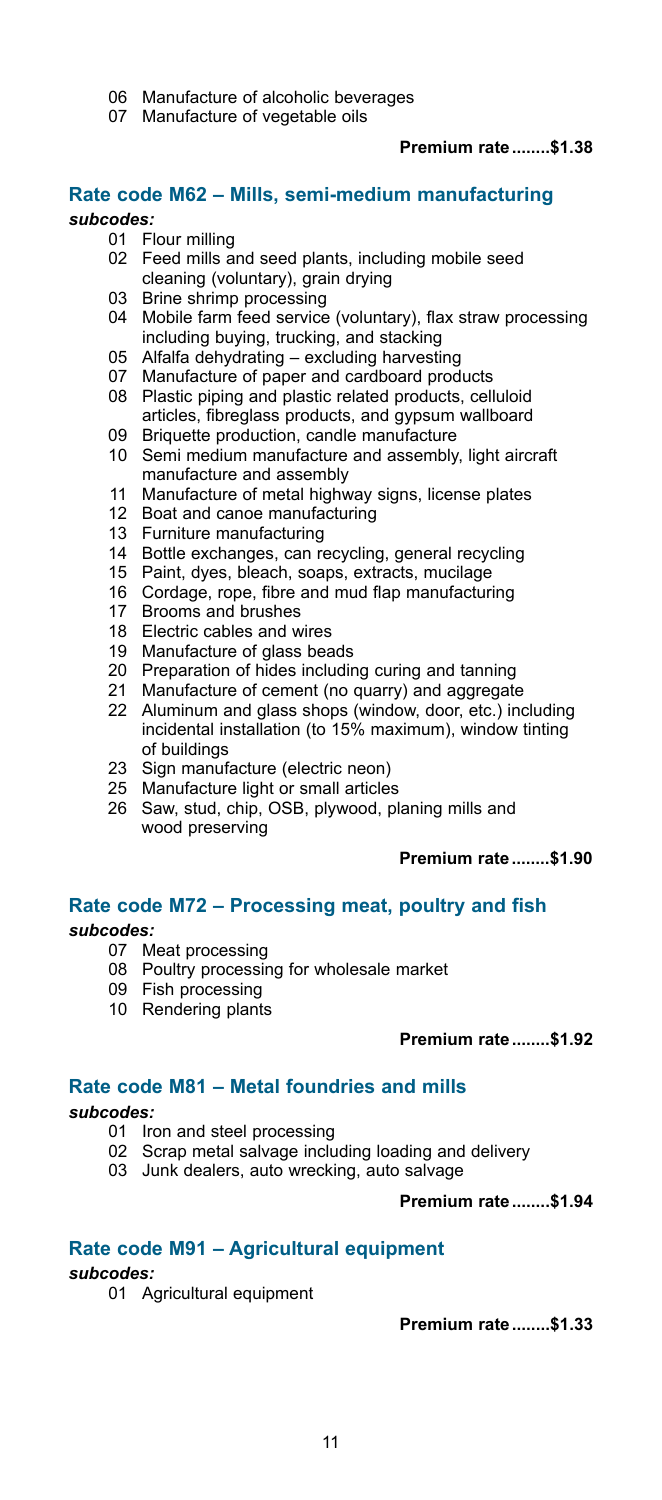### **Rate code M92 – Machine shops, manufacturing**

### *subcodes:*

- Blacksmith and machine shops
- 02 Welding<br>03 Ornamer
- Ornamental iron works
- 04 Clay products, vermiculite, roof tile<br>05 Trailer and mobile home manufactu
- Trailer and mobile home manufacture
- 06 Steel buildings
- 07 Medium equipment manufacture, including assembly
- 08 Pressure washing
- 09 Any wood-related manufacturing (plant or factory operation) of cabinets, millwork, pre-fab of wood related construction products, including sash and door, pallet manufacturing with incidental installation
- 10 Marble works, stone cutting and dressing, sand screen manufacture
- 11 Monument installation, incidental marble and stone setting
- 12 Manufacture of concrete blocks, brick, artificial stone
- 13 Manufacture of rock wool insulation 14 Ready-mix including delivery
- 
- 15 Plant pipe coating and wrapping (i.e. plastic, paints, epoxy, coating)

#### **Premium rate........\$1.48**

### **Rate code M94 – Iron and steel fabrication**

### *subcodes:*

- 01 Iron and steel fabricating, manufacture industrial equipment, storage and truck tanks, rebar, manufacture of heavy metal products including warehousing of raw and finished products
- 02 Steel culverts, metal pipe, sewer pipe
- 03 Boilers, furnaces
- 04 Tank car repair and maintenance
- 05 Barrel and drum reconditioning

**Premium rate........\$1.81**

### **CLASS R ROAD CONSTRUCTION**

### **Rate code R11 – Road construction and earthwork**

- 01 Roadwork, earthmoving, paving streets, driveways; dam construction (excluding concrete work), dredging, breakwaters; earthwork incidental to bridge approaches. dragline work, bobcat work incidental to earthwork; land development
- 03 Peat moss production and hauling
- 06 Excavating cellars, basements, foundations, backhoe<br>07 Vinyl lining for holding ponds, etc.
- Vinyl lining for holding ponds, etc.
- 08 Gravel work pits, crushing, hauling and stockpiling; asphalt manufacturing and hauling, clay pits, quarrying
- 09 Landscaping, tree trimming, park development as a business, lawn sprinkler installation, tree thinning, compost, land reclaiming<br>11 Airport runways
- Airport runways
- 12 Railway construction and removal<br>13 Irrigation work
- Irrigation work
- 14 Trenching for wire conduits, plowing and directional drilling for cable line installation<br>15 Power and telephone line const
- Power and telephone line construction including maintenance and removal other than Government of Saskatchewan or Saskatchewan Power Corporation
- 16 Ice harvesting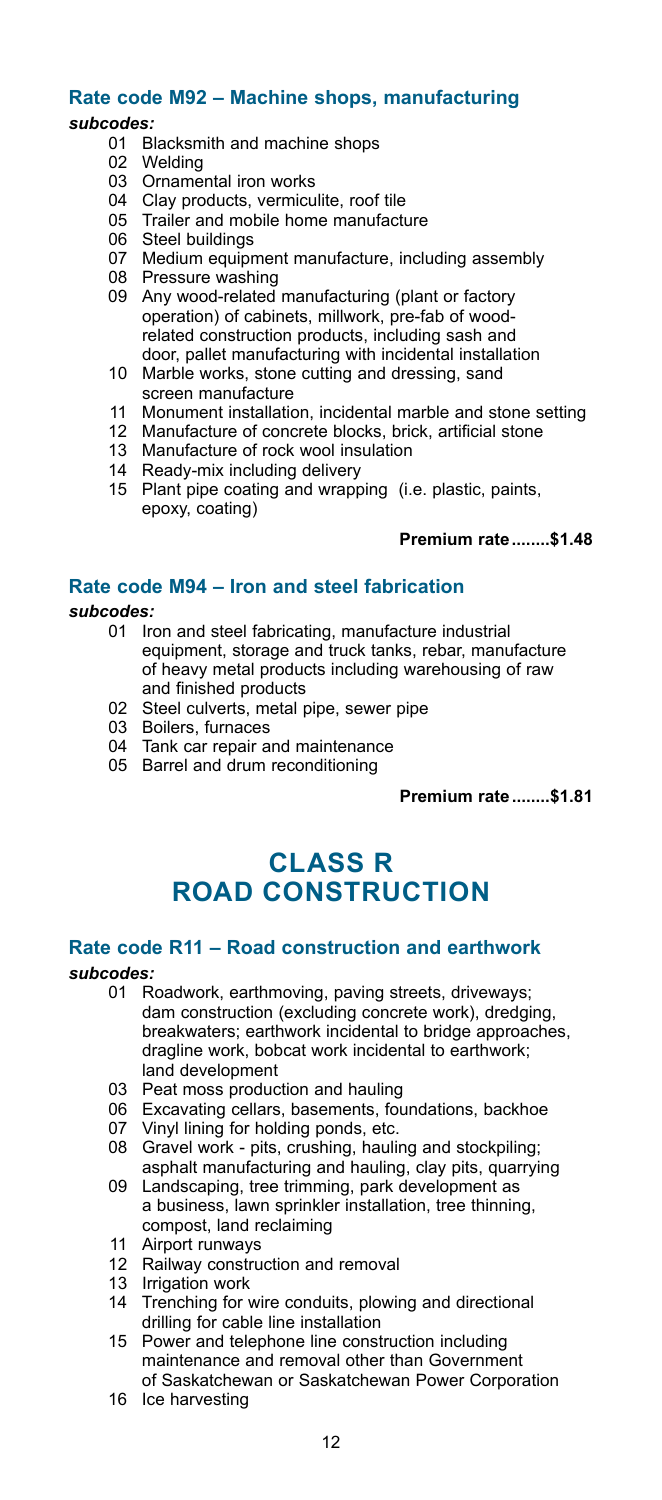- 17 Cat work, (miscellaneous) snow removal, parking lot maintenance, sanding, scarifying, acrylic painting of roads and parking lots, horizontal/augering services, boring services, sodium sulphate harvesting, ground fire crew
- 18 Corral and feed lot cleaning as a business, manure spreading, mowing of right of way, custom rock picking by or for an industry under the Act
- 19 Septic tank installation
- 20 Pipeline construction, gas line including maintenance, repair, testing and stringing, pipeline testing
- 21 Land clearing, brushcutting and stumping (Crown land is mandatory and private land is voluntary)
- 22 Building moving
- 23 Equipment rental and incidental maintenance with operators including cranes, pneumatic concrete pumping, mudjacking
- 24 Sewer and water trenching, tunnelling, canals
- 25 Demolition, dismantling
- 26 Tire shredding
- 28 Logging and silviculture operations

**Premium rate........\$1.85**

### **CLASS S SERVICE INDUSTRY**

### **Rate code S11 – Legal offices, financial, drafting**

### *subcodes:*

- 01 Legal offices<br>02 Band master
- Band masters, music band office
- 03 Financial institutions, credit unions, banks, investment companies, payday loans and cheque cashing
- 04 Drafting, blueprinting

### **Premium rate........\$0.18**

### **Rate code S12 – Offices, professionals**

### *subcodes:*

- 01 Employment services, business offices, telephone answering services, microfilming, charitable organizations, tourist info, information technology services, telephone canvassing, consulting services, alarm system monitoring, safety associations, scouts, girl guides
- 02 Meteorological stations
- 03 Lottery kiosks, distribution and sales
- 04 Unions, associations
- 05 Medical offices and laboratories
- 06 Physiotherapy, occupational, massage, laser therapy
- 07 Optometrists, radiologists, dental offices, denturists, audiology, dental laboratories, laser eye surgery
- 08 Library boards
- 09 Photography studios, digital photography
- 10 Film production
- 12 Real estate and farm management including appraisals, property management (no caretaking)
- 13 Collection agencies, custom brokerage offices, insurance adjusters, manufacturer agents
- 14 Motor clubs, travel agencies
- 15 Accounting offices, computerized accounting
- 16 Insurance offices
- 17 Radio and TV stations
- 18 Barbering
- 
- 19 Hairdressing, esthetics 20 Tanning salons, body rub establishments 21 Tutoring services
-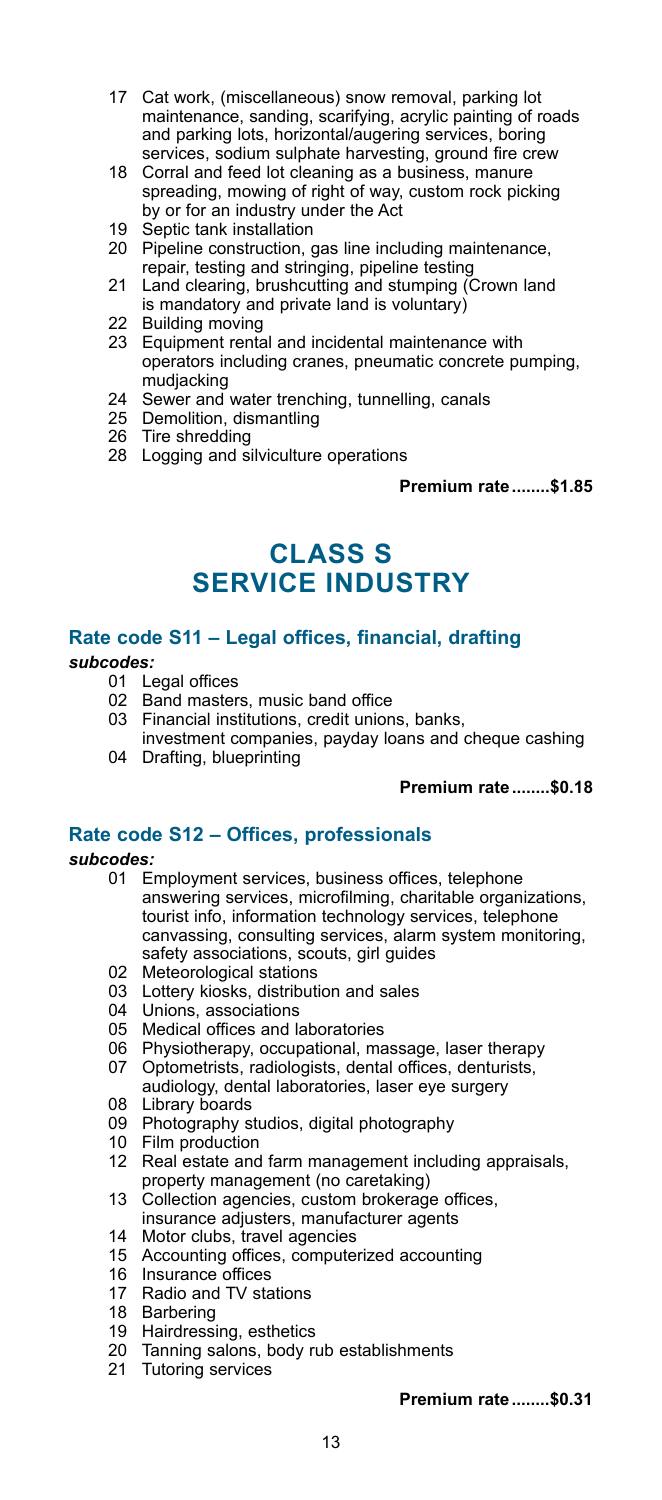### **Rate code S14 – Unions**

### *subcodes:*

01 Union and association delegates (voluntary)

### **Premium rate ........\$6.00 per delegate**

### **Rate code S21 – Community and social services**

#### *subcodes:*

- 01 Coin-operated laundries
- 02 Hostels
- 03 Childcare, preschool
- 04 Aid societies, rehabilitation services, social services home support services, community service,
- independent living programs and counselling services
- Sheltered workshops/activity centres
- 06 Animal clinics, animal sample collection
- 07 Undertaking and funeral directing
- 08 Protective services, bailiffs, detective services, house sitters, security patrol, investigation service
- 09 Housing authorities
- 10 Mobile health services

### **Premium rate........\$1.28**

### **Rate code S22 – Restaurants, catering, dry cleaning**

subcodes:<br>01 R

- Restaurants, cafés, licensed lounges, canteens, delicatessens, catering, coffee houses, ice cream or food concessions
- 02 Auto and trailer courts
- 04 Dyeing, carpet and upholstery cleaning, bleaching
- 05 Dry cleaning and incidental laundries
- 06 Camp catering
- 07 Mobile and railway catering, food trucks

### **Premium rate........\$0.93**

### **Rate code S23 – Hotels, motels, taxis**

#### *subcodes:*

- 01 Hotels, hotel management, motels, bed and breakfasts, independent living facilities
- 02 Commercial laundries
- 05 Camps, lodges, resorts, outfitters
- 06 Taxi operation, rideshare, limousine service

#### **Premium rate........\$1.70**

# **Rate code S32 – Personal, business and leisure services**

- *subcodes:*
	- Caretaking services in apartment and business blocks, elevator operators, building maintenance management, modular storage, condo associations
	- 02 Power vacuuming, furnace cleaning, computer cleaning
	- 03 Administration and maintenance only of: sports clubs, curling and skating rinks, swimming pools, golf clubs, amusement parks, rinks, bingo halls, casinos, ball park maintenance, seniors clubs, playground supervision<br>04 SPCA and kennels, bumane society
	- SPCA and kennels, humane society
	- 06 Service clubs<br>07 Domestics pr
	- 07 Domestics, private home owners only (voluntary)<br>08 Fitness centres, instructors for the Arts and fitnes
	- Fitness centres, instructors for the Arts and fitness
	- 09 Museums, waterfowl management, household estate organizations
	- 11 Auditoriums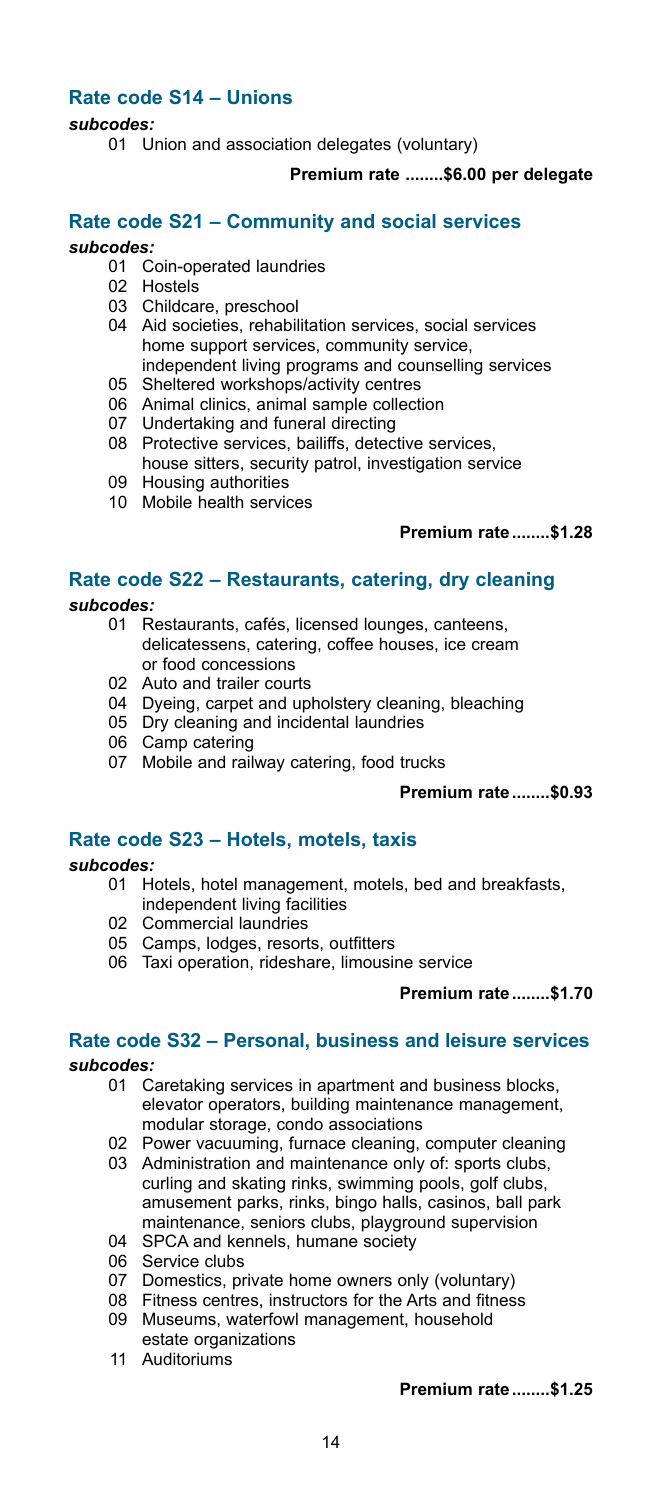# **Rate code S33 – Caretaking, park authorities**

*subcodes:*

- Caretaking as a business
- 02 Cemetery caretaking
- 03 Exterminating services, pest control
- 04 Park boards and regional park authorities, park maintenance
- 06 Manpower services, apprenticeship training
- 07 Domestics as a business (public)
- 08 Regional airport authorities

**Premium rate........\$1.29**

### **Rate code S41 – Engineering, testing and surveying**

### *subcodes:*

- 01 Consulting engineers, project management consulting
- 02 Architects, interior design
- 03 Laboratory testing of soil and chemicals<br>04 Core analysis including incidental field of
- Core analysis including incidental field operations
- 05 Environmental consulting, ecological work
- 07 Marketing representatives and manufacturing agent (voluntary) (not part of a provincially-based marketed outlet)
- 08 Postal services
- 09 4-H councils
- 10 Safety consultants, landmen
- 11 Surveying, land survey, laser optic alignment, drone operations
- 12 X-ray and TV inspection, metal work and pipe inspection, wooden pole and bridge inspection, testing and inspection of building materials, fire inspection, building inspection, testing and inspection, meter readers, corrosion prevention
- 13 Archaeological work
- 15 Forest area management

**Premium rate........\$0.39**

### **CLASS T TRANSPORTATION, WAREHOUSING**

# **Rate code T42 – Transportation, courier, commercial bus**

### *subcodes:*

- 01 Interprovincial trucking, U.S.-based trucking
- 03 Mail hauling, inter urban
- 05 Local and provincial hauling, household movers, grain hauling
- 06 Commercial bus operations including maintenance
- 07 Messenger, courier and armoured car service, express agent, mobile escort (pilot car)
- 09 Expediting, hot shot service<br>10 Soft drink distribution as a b
- Soft drink distribution as a business
- 11 Urban mail service
- 13 Cold storage
- 14 Portable toilet rentals
- 16 Forwarding companies and warehousing as a business
- 20 Sundry trucking, water hauling, oil hauling outside battery
- 21 Garbage collecting, waste disposal, septic tank cleaning, hydro blast (locate underground lines) tire collection/distribution
- 22 Mobile steam cleaning
- 24 Stevedoring, barging, transportation by water
- 25 Log and pulpwood hauling

**Premium rate..........3.19**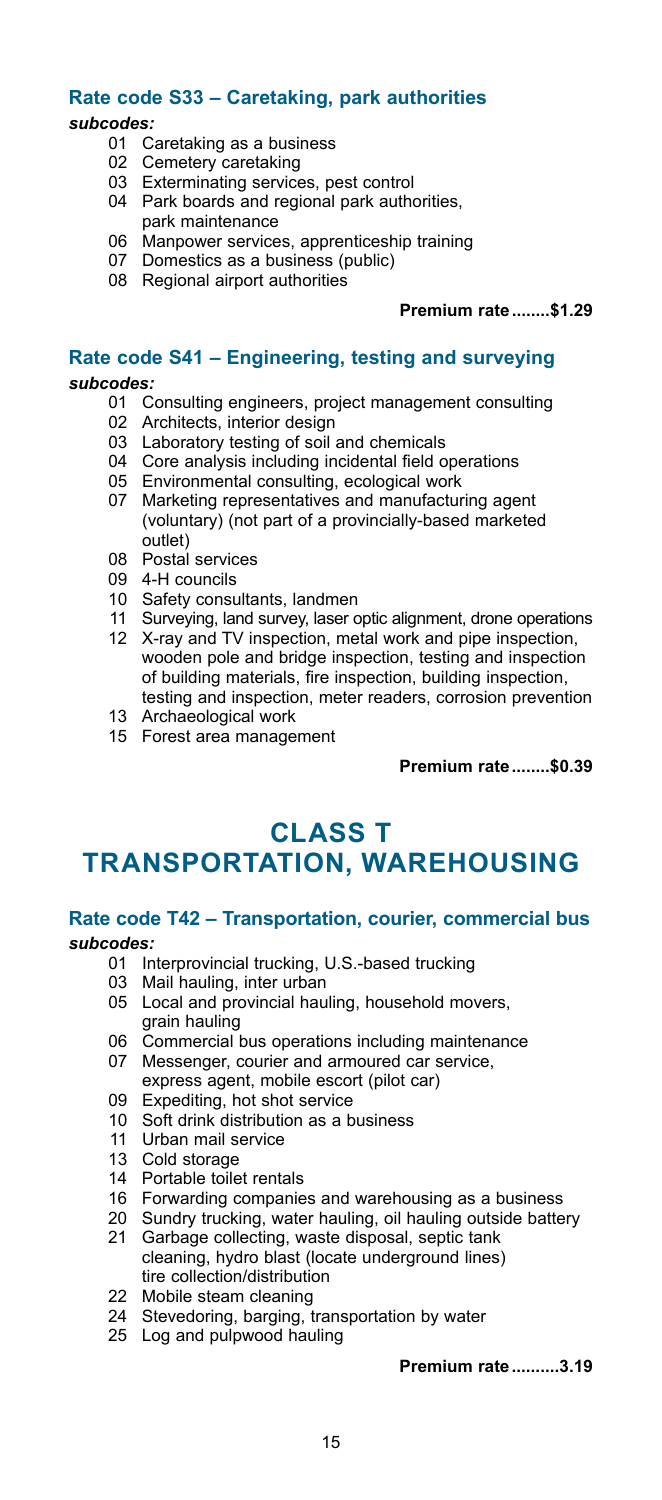### **Rate code T51 – Operation of railways**

### *subcodes:*

01 Operation of railways

**Premium rate........\$1.17**

### **Rate code T61 – Commercial air transportation**

#### *subcodes:*

- 01 Commercial air transportation, chartered
- 02 Pilot training flying, airplane sales
- 03 Aerial pipeline patrol and aerial survey (when licensed by the Canadian Transportation Agency and having a place of business in Saskatchewan)
- 04 Repair of airplanes and hydroplanes
- 05 Aerial crop spraying (when licensed by the Canadian Transportation Agency and having a place of business in Saskatchewan)
- 06 Operation of helicopters, etc. (when licensed by the Canadian Transportation Agency and having a place of business in Saskatchewan, including incidental repair and maintenance thereof)
- 07 Waterbombing

**Premium rate........\$0.92**

### **CLASS U UTILITY OPERATIONS**

### **Rate code U11 – Telecommunications**

*subcodes:*

01 Telecommunications

**Premium rate........\$0.46**

### **Rate code U31 – Electric systems**

*subcodes:*

01 Generation and transmission of electric systems

**Premium rate..........0.51**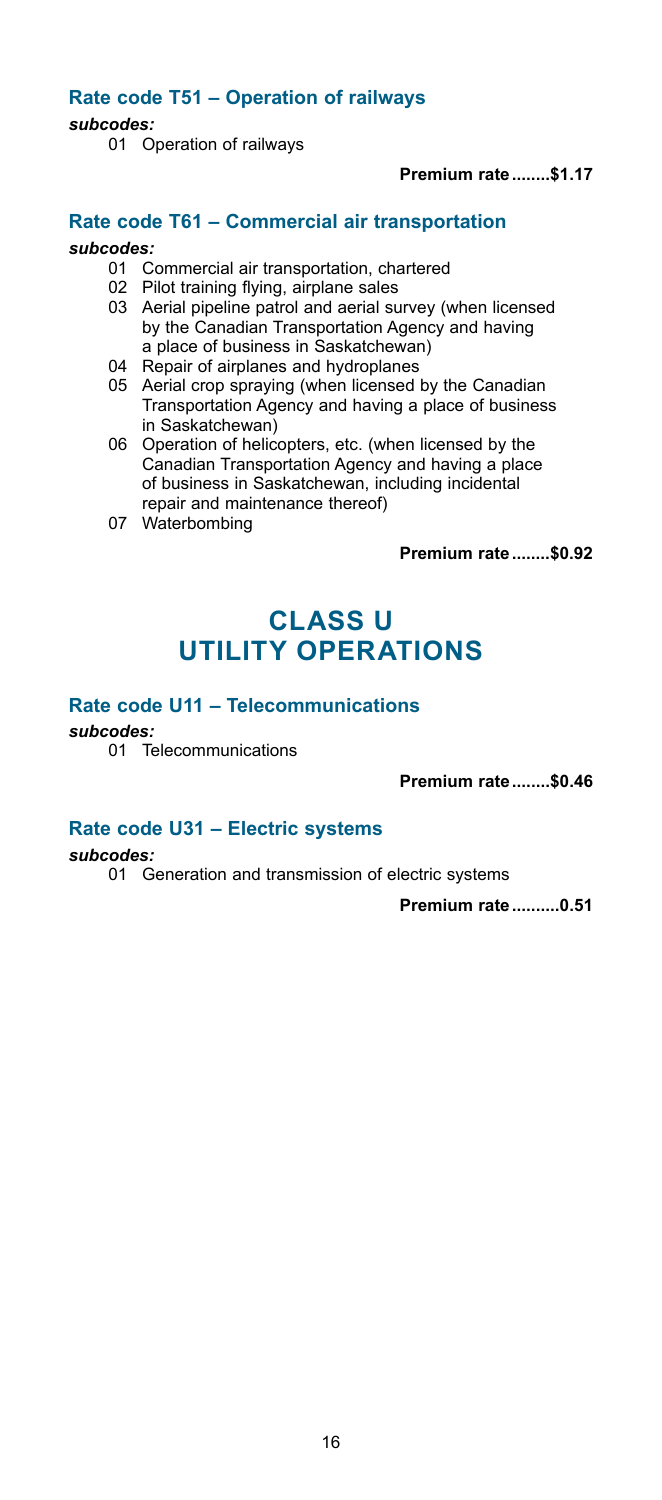# **2022 Index of Rates**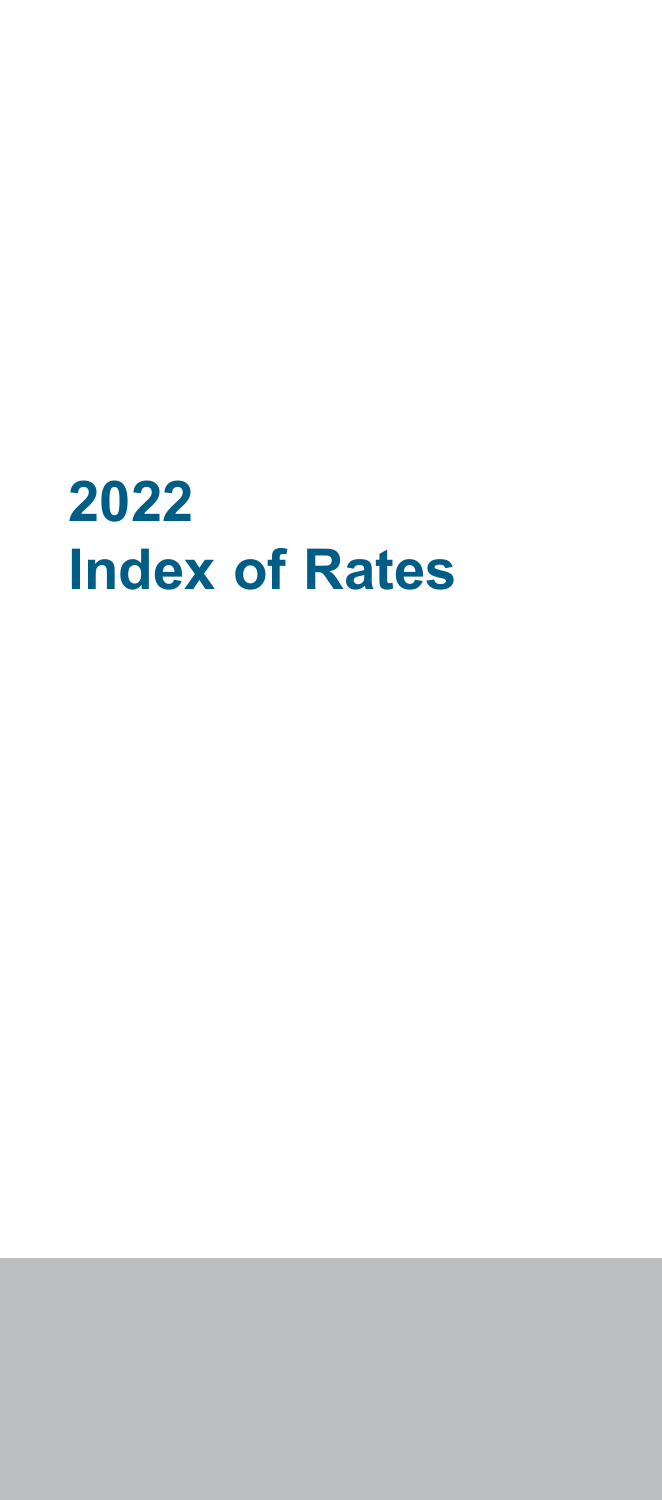### **INDEX OF RATES**



| Advertising agencies and communications C12-24                |  |
|---------------------------------------------------------------|--|
|                                                               |  |
| Advertising, display work and sign painting (outdoor),        |  |
|                                                               |  |
| Advertising, display work and sign painting (shop) C32-33     |  |
|                                                               |  |
|                                                               |  |
|                                                               |  |
|                                                               |  |
|                                                               |  |
|                                                               |  |
|                                                               |  |
|                                                               |  |
|                                                               |  |
|                                                               |  |
|                                                               |  |
|                                                               |  |
|                                                               |  |
|                                                               |  |
|                                                               |  |
|                                                               |  |
|                                                               |  |
|                                                               |  |
|                                                               |  |
|                                                               |  |
|                                                               |  |
|                                                               |  |
|                                                               |  |
| --------<br>Alfalfa dehydrating (excluding harvesting) M62-05 |  |
|                                                               |  |
| Aluminum products, manufacturing (sales and incidental        |  |
|                                                               |  |
|                                                               |  |
| Amusement park administration and maintenance S32-03          |  |
|                                                               |  |
|                                                               |  |
|                                                               |  |
|                                                               |  |
|                                                               |  |
|                                                               |  |
|                                                               |  |
|                                                               |  |
|                                                               |  |
|                                                               |  |
|                                                               |  |
|                                                               |  |
|                                                               |  |
|                                                               |  |
|                                                               |  |
|                                                               |  |
| Artificial gas manufacturing and distribution,                |  |
|                                                               |  |
|                                                               |  |
|                                                               |  |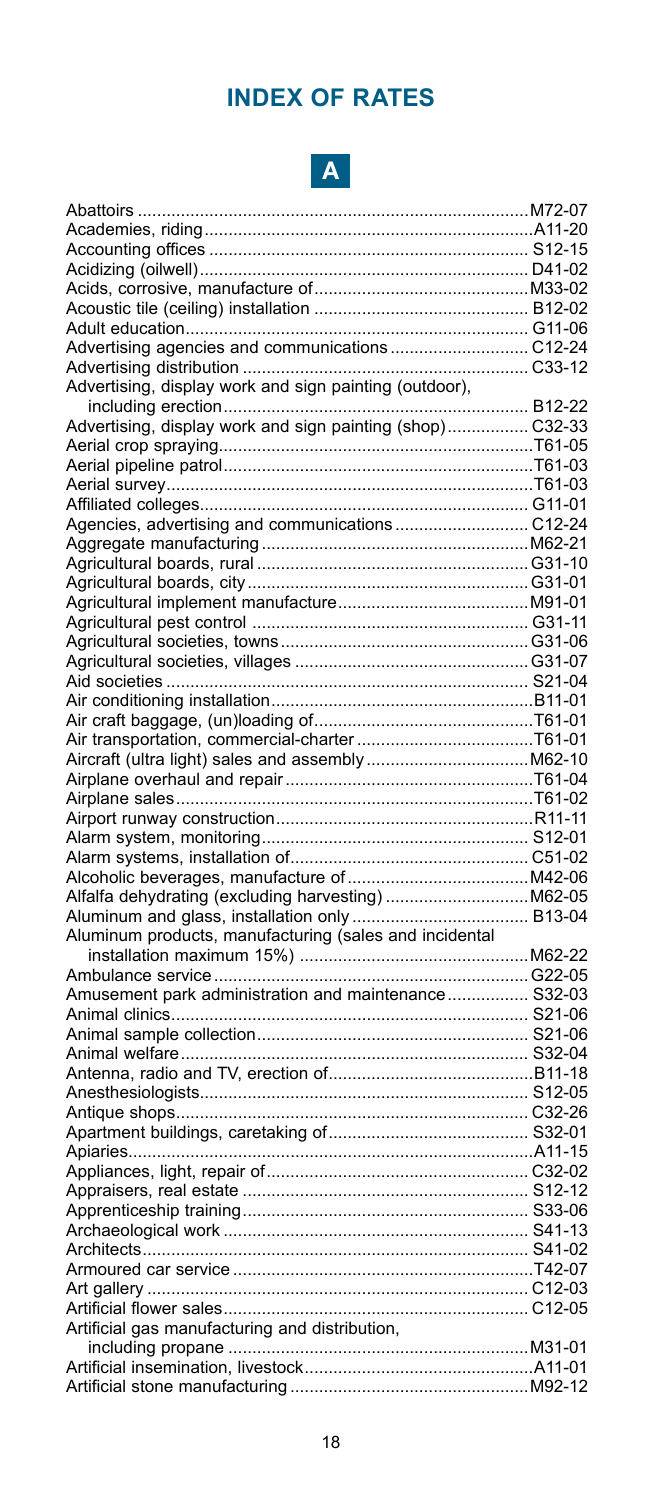| Auto courts and camps, year-round operations S22-02         |  |
|-------------------------------------------------------------|--|
|                                                             |  |
|                                                             |  |
|                                                             |  |
|                                                             |  |
|                                                             |  |
|                                                             |  |
|                                                             |  |
|                                                             |  |
|                                                             |  |
|                                                             |  |
| Auto parts and accessories, sale of (no garage work) C32-17 |  |
|                                                             |  |
|                                                             |  |
|                                                             |  |
|                                                             |  |
|                                                             |  |
|                                                             |  |
|                                                             |  |
|                                                             |  |
|                                                             |  |
|                                                             |  |

# $\vert \mathbf{B} \vert$

| Bakeries, wholesale, including chain food store bakeries M42-04 |  |
|-----------------------------------------------------------------|--|
|                                                                 |  |
|                                                                 |  |
|                                                                 |  |
|                                                                 |  |
|                                                                 |  |
|                                                                 |  |
|                                                                 |  |
|                                                                 |  |
|                                                                 |  |
|                                                                 |  |
|                                                                 |  |
|                                                                 |  |
|                                                                 |  |
|                                                                 |  |
|                                                                 |  |
|                                                                 |  |
|                                                                 |  |
|                                                                 |  |
|                                                                 |  |
|                                                                 |  |
|                                                                 |  |
|                                                                 |  |
|                                                                 |  |
|                                                                 |  |
| Bingo halls, administration and maintenance S32-03              |  |
| Bins and granaries, construction/erection of B13-05             |  |
|                                                                 |  |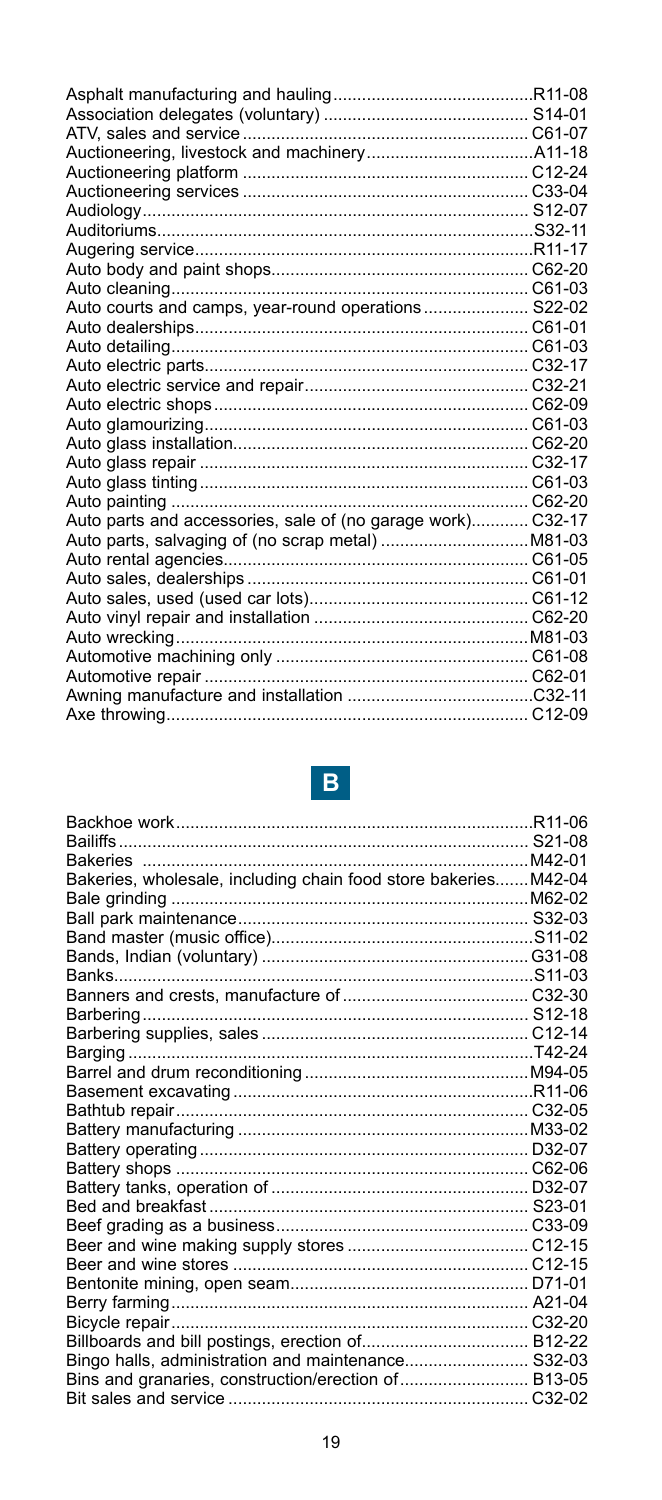| Blocks, bricks, cement, plaster or stone, manufacture of M92-12 |  |
|-----------------------------------------------------------------|--|
|                                                                 |  |
|                                                                 |  |
|                                                                 |  |
|                                                                 |  |
|                                                                 |  |
|                                                                 |  |
| Bobcat work incidental with earthwork; land development R11-01  |  |
|                                                                 |  |
|                                                                 |  |
|                                                                 |  |
|                                                                 |  |
|                                                                 |  |
|                                                                 |  |
| Boot and shoe store, retail, including repair C12-01            |  |
|                                                                 |  |
|                                                                 |  |
| Bottled water, manufacture and distribute C32-19                |  |
|                                                                 |  |
|                                                                 |  |
|                                                                 |  |
|                                                                 |  |
|                                                                 |  |
|                                                                 |  |
|                                                                 |  |
|                                                                 |  |
| Bridge approaches (structural or concrete) B13-15               |  |
|                                                                 |  |
|                                                                 |  |
|                                                                 |  |
| Brokerage offices, custom and manufacturers agents S12-13       |  |
|                                                                 |  |
|                                                                 |  |
|                                                                 |  |
|                                                                 |  |
|                                                                 |  |
|                                                                 |  |
|                                                                 |  |
|                                                                 |  |
|                                                                 |  |
|                                                                 |  |
|                                                                 |  |
|                                                                 |  |
|                                                                 |  |
|                                                                 |  |
|                                                                 |  |
|                                                                 |  |
|                                                                 |  |
|                                                                 |  |
|                                                                 |  |
|                                                                 |  |
|                                                                 |  |
|                                                                 |  |
|                                                                 |  |
|                                                                 |  |

# **C**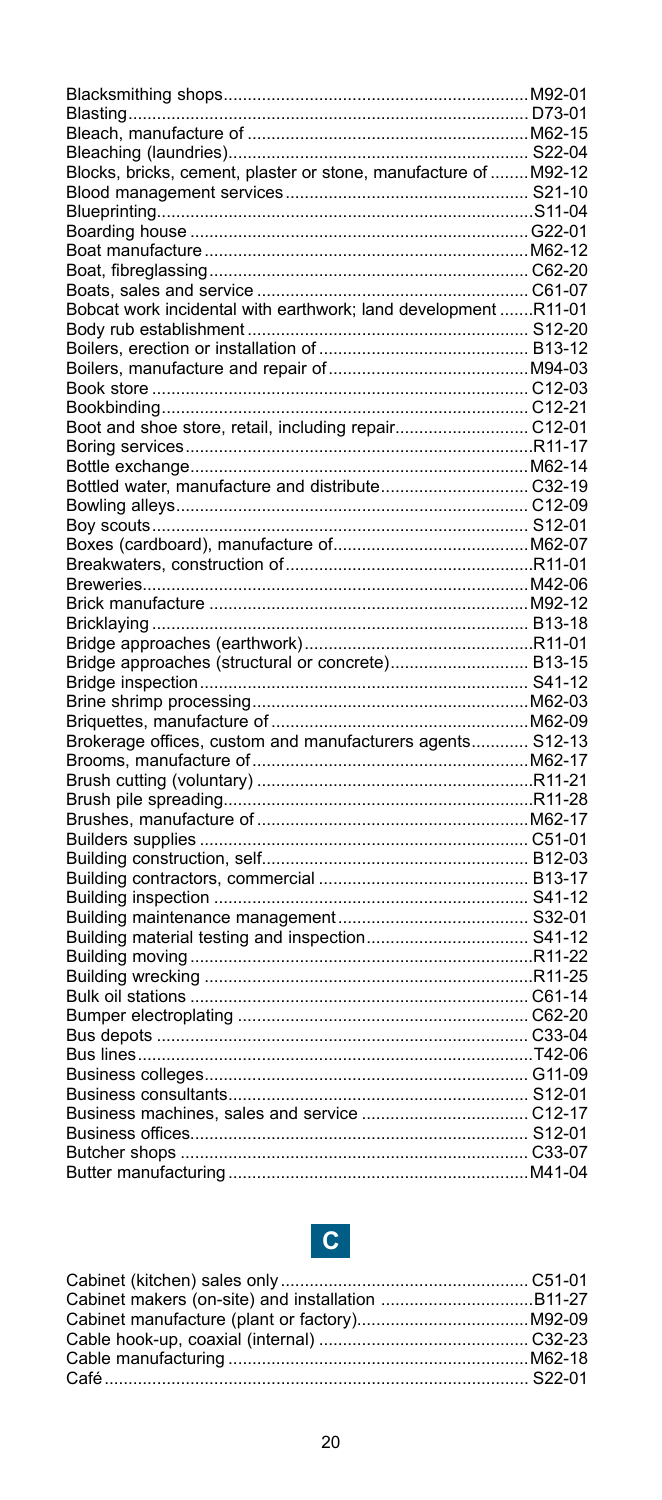| Camps, lodges (seasonally operated), including guides S23-05 |    |
|--------------------------------------------------------------|----|
|                                                              |    |
|                                                              |    |
|                                                              |    |
|                                                              |    |
|                                                              |    |
|                                                              |    |
|                                                              |    |
|                                                              |    |
|                                                              |    |
|                                                              |    |
|                                                              |    |
|                                                              |    |
|                                                              |    |
|                                                              |    |
| Caregivers (SK Health funded, voluntary) G22-04              |    |
|                                                              |    |
| Caretaking in apartment blocks, office buildings, etc S32-01 |    |
|                                                              |    |
|                                                              |    |
|                                                              |    |
|                                                              |    |
|                                                              |    |
|                                                              |    |
|                                                              |    |
|                                                              |    |
|                                                              |    |
|                                                              |    |
| Catering, mobile and railway (including food trucks)  S22-07 |    |
|                                                              |    |
|                                                              |    |
|                                                              |    |
|                                                              |    |
|                                                              |    |
|                                                              |    |
|                                                              |    |
|                                                              |    |
|                                                              |    |
|                                                              |    |
| Ceramics and pottery, sales and manufacture C32-28           |    |
|                                                              |    |
|                                                              |    |
|                                                              |    |
|                                                              |    |
|                                                              |    |
|                                                              |    |
|                                                              |    |
|                                                              |    |
|                                                              |    |
|                                                              |    |
|                                                              |    |
|                                                              |    |
|                                                              |    |
|                                                              |    |
|                                                              | OЗ |
|                                                              |    |
|                                                              |    |
|                                                              |    |
|                                                              |    |
|                                                              |    |
|                                                              |    |
|                                                              |    |
|                                                              |    |
|                                                              |    |
|                                                              |    |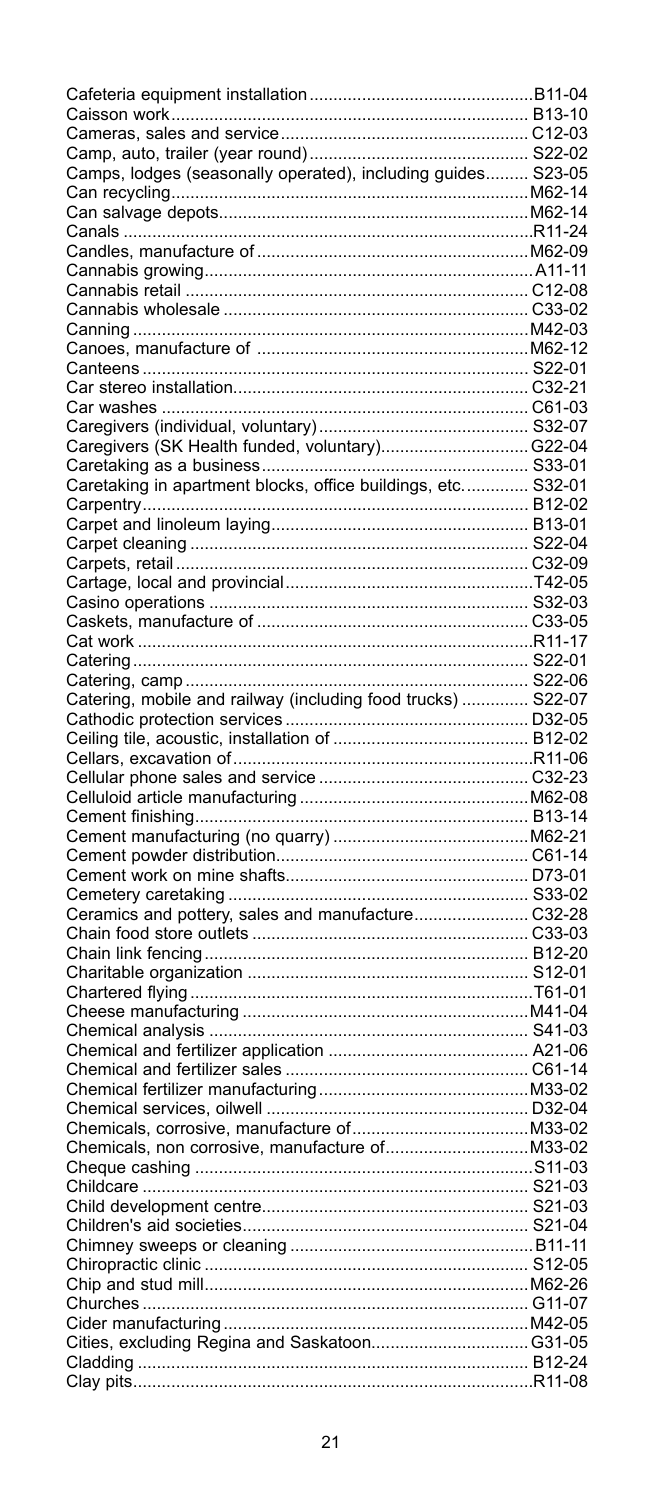| Clocks, manufacturing, service and repair of C12-03     |  |
|---------------------------------------------------------|--|
|                                                         |  |
|                                                         |  |
|                                                         |  |
|                                                         |  |
|                                                         |  |
|                                                         |  |
|                                                         |  |
|                                                         |  |
|                                                         |  |
|                                                         |  |
|                                                         |  |
|                                                         |  |
| Commercial buildings, protection service S21-08         |  |
|                                                         |  |
|                                                         |  |
|                                                         |  |
|                                                         |  |
|                                                         |  |
| Communications and advertising agencies C12-24          |  |
| Community service, including counselling  S21-04        |  |
|                                                         |  |
|                                                         |  |
|                                                         |  |
|                                                         |  |
|                                                         |  |
|                                                         |  |
|                                                         |  |
|                                                         |  |
|                                                         |  |
|                                                         |  |
|                                                         |  |
| Confectionery stores with and without gas bars  C32-27  |  |
|                                                         |  |
| Construction and installation of greenhouses B13-09     |  |
|                                                         |  |
| Construction of wood frame farm buildings B12-27        |  |
|                                                         |  |
|                                                         |  |
|                                                         |  |
|                                                         |  |
|                                                         |  |
|                                                         |  |
|                                                         |  |
|                                                         |  |
| Core analysis in oil or gas wells, including incidental |  |
|                                                         |  |
| Corral cleaning                                         |  |
|                                                         |  |
| Corrosion, preventative service in oil lines S41-12     |  |
|                                                         |  |
|                                                         |  |
|                                                         |  |
|                                                         |  |
|                                                         |  |
|                                                         |  |
|                                                         |  |
|                                                         |  |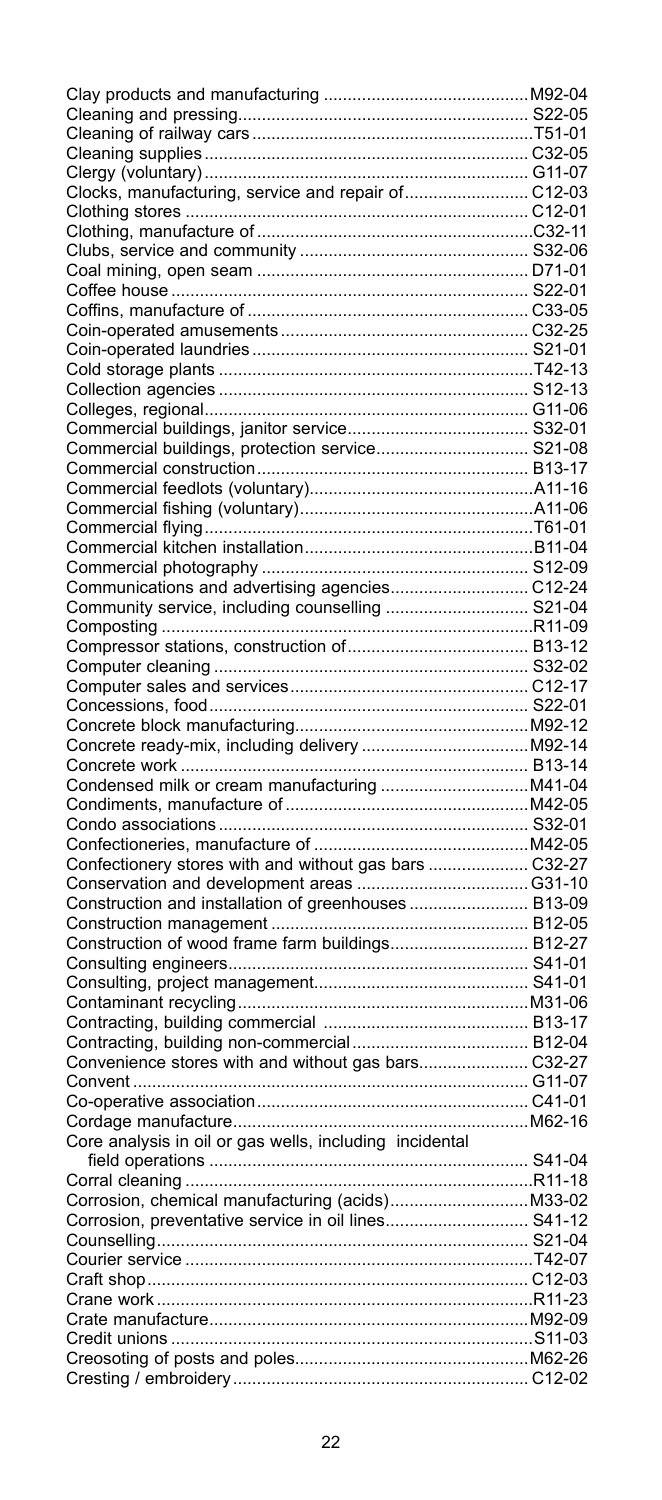# $\vert D \vert$

| Dam construction (excluding concrete work)R11-01        |  |
|---------------------------------------------------------|--|
|                                                         |  |
|                                                         |  |
|                                                         |  |
|                                                         |  |
|                                                         |  |
|                                                         |  |
|                                                         |  |
|                                                         |  |
|                                                         |  |
|                                                         |  |
|                                                         |  |
|                                                         |  |
|                                                         |  |
|                                                         |  |
|                                                         |  |
| Directional drilling for cable line installation R11-14 |  |
|                                                         |  |
|                                                         |  |
|                                                         |  |
|                                                         |  |
| Diving, commercial (included with an industry           |  |
|                                                         |  |
|                                                         |  |
|                                                         |  |
|                                                         |  |
| Doors, manufacture, sale and installation of M92-09     |  |
|                                                         |  |
|                                                         |  |
|                                                         |  |
|                                                         |  |
|                                                         |  |
|                                                         |  |
|                                                         |  |
|                                                         |  |
|                                                         |  |
|                                                         |  |
|                                                         |  |
| Drilling, rathole and shothole (below 200') D52-01      |  |
|                                                         |  |
|                                                         |  |
|                                                         |  |
|                                                         |  |
|                                                         |  |
|                                                         |  |
|                                                         |  |
|                                                         |  |
|                                                         |  |
|                                                         |  |
|                                                         |  |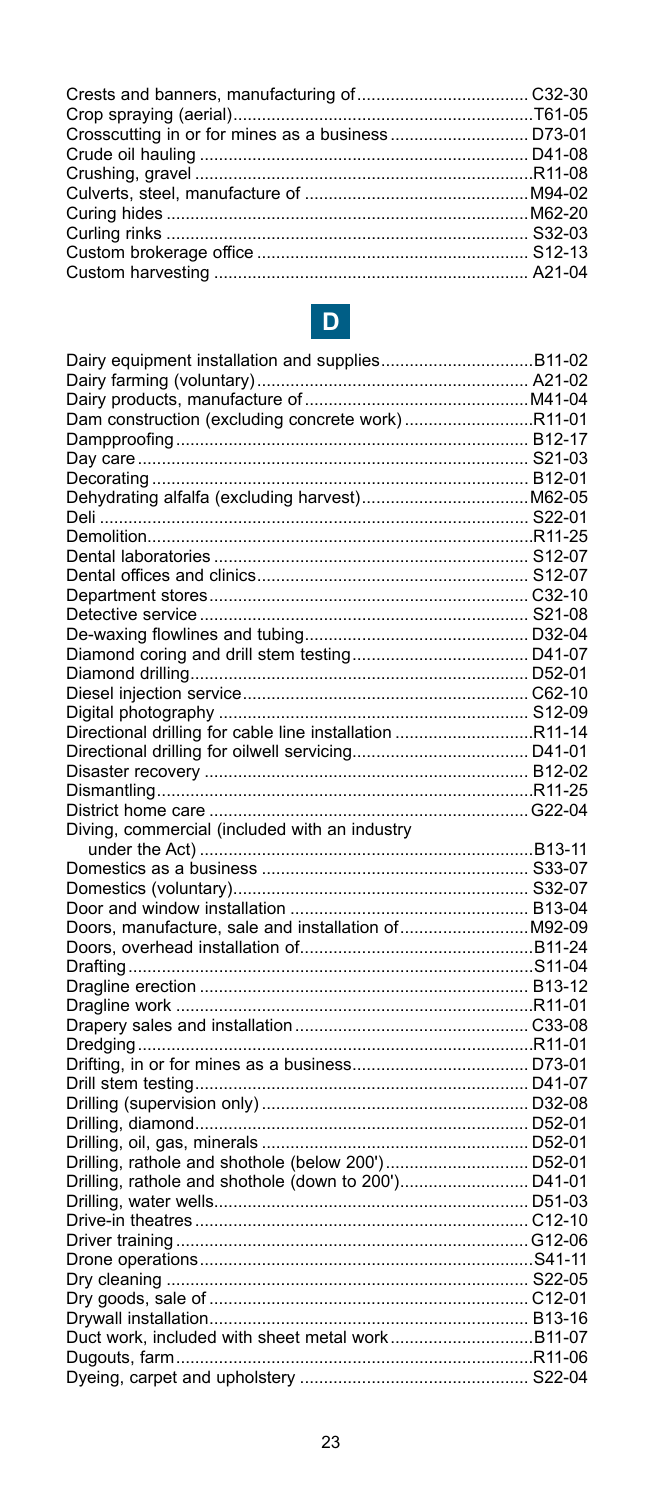# **E**

| Eggs, sale incidental to poultry farming (voluntary) A11-02         |  |
|---------------------------------------------------------------------|--|
|                                                                     |  |
| Electric fixtures, manufacture, sale, service and repair of  C32-04 |  |
|                                                                     |  |
|                                                                     |  |
|                                                                     |  |
|                                                                     |  |
| Electric systems, generation and transmission of U31-01             |  |
|                                                                     |  |
|                                                                     |  |
|                                                                     |  |
|                                                                     |  |
|                                                                     |  |
|                                                                     |  |
| Electroplating, jewellery and small articles C12-03                 |  |
| Elementary and secondary schools with residences  G12-02            |  |
| Elementary and secondary schools, private  G12-07                   |  |
|                                                                     |  |
|                                                                     |  |
| Elevators (freight or passenger), erection, installation            |  |
|                                                                     |  |
|                                                                     |  |
|                                                                     |  |
|                                                                     |  |
|                                                                     |  |
|                                                                     |  |
|                                                                     |  |
|                                                                     |  |
|                                                                     |  |
|                                                                     |  |
|                                                                     |  |
| Equipment rental and maintenance (oilfield, roadwork                |  |
|                                                                     |  |
| Equipment, heavy, rental of with operatorsR11-23                    |  |
| Equipment, heavy, rental of without operators C62-15                |  |
|                                                                     |  |
| Equipment, small, rental of, including sales and service of  C61-10 |  |
|                                                                     |  |
|                                                                     |  |
|                                                                     |  |
|                                                                     |  |
| Exhibition boards, cities excluding Regina and Saskatoon G31-05     |  |
|                                                                     |  |
|                                                                     |  |
|                                                                     |  |
|                                                                     |  |
|                                                                     |  |
|                                                                     |  |



| Fabrication, iron and steel, including warehousing of raw |  |
|-----------------------------------------------------------|--|
|                                                           |  |
|                                                           |  |
|                                                           |  |
|                                                           |  |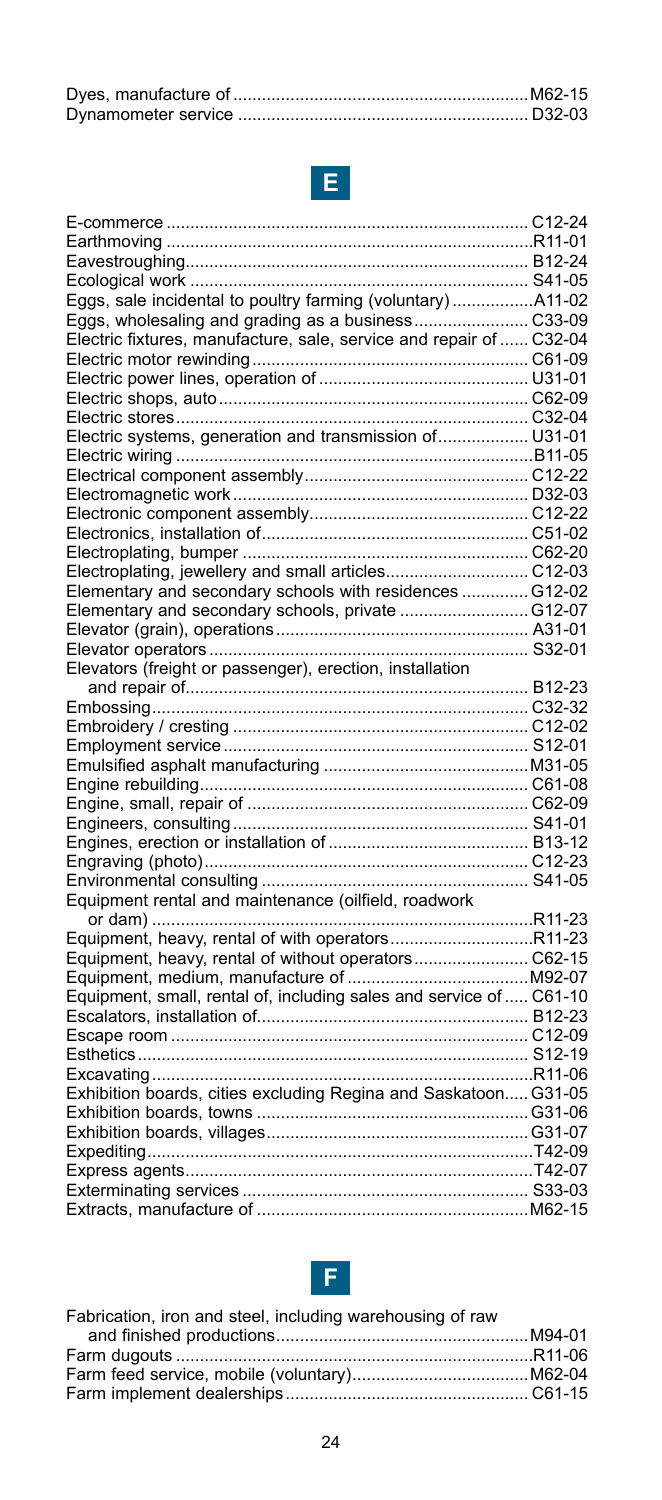| Fibreglass, installation of, on autos and boats C62-20   |  |
|----------------------------------------------------------|--|
|                                                          |  |
|                                                          |  |
|                                                          |  |
|                                                          |  |
|                                                          |  |
|                                                          |  |
|                                                          |  |
|                                                          |  |
| Fire extinguishers, manufacture and servicing of  C32-03 |  |
|                                                          |  |
|                                                          |  |
|                                                          |  |
|                                                          |  |
|                                                          |  |
|                                                          |  |
|                                                          |  |
|                                                          |  |
| Fishing and hunting lodges (including guides) S23-05     |  |
|                                                          |  |
|                                                          |  |
|                                                          |  |
|                                                          |  |
|                                                          |  |
|                                                          |  |
|                                                          |  |
|                                                          |  |
|                                                          |  |
|                                                          |  |
|                                                          |  |
|                                                          |  |
|                                                          |  |
|                                                          |  |
|                                                          |  |
|                                                          |  |
|                                                          |  |
|                                                          |  |
|                                                          |  |
|                                                          |  |
|                                                          |  |
|                                                          |  |
|                                                          |  |
|                                                          |  |
|                                                          |  |
|                                                          |  |
|                                                          |  |
|                                                          |  |
|                                                          |  |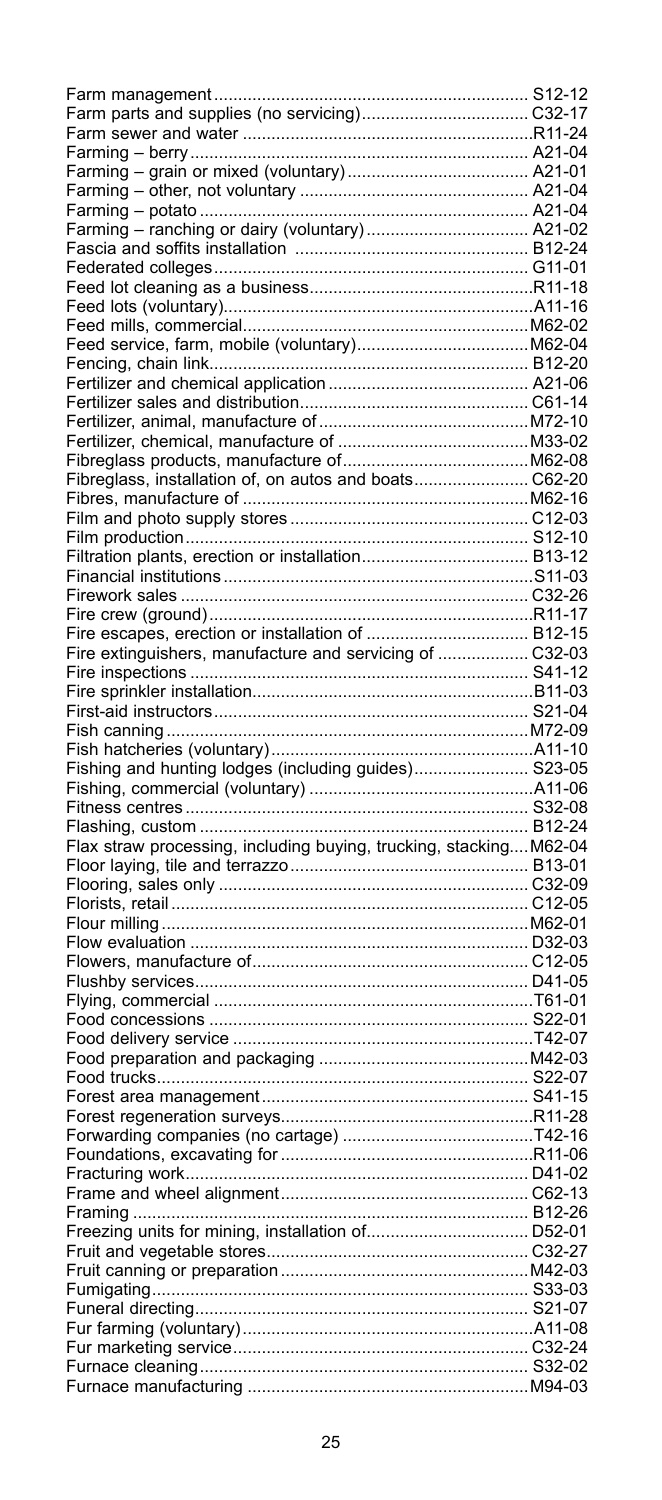# **G**

| Gas fixtures sales, service and manufacture  C32-04                                                              |  |
|------------------------------------------------------------------------------------------------------------------|--|
| Gas line construction maintenance and repairR11-20                                                               |  |
|                                                                                                                  |  |
|                                                                                                                  |  |
|                                                                                                                  |  |
|                                                                                                                  |  |
|                                                                                                                  |  |
| Gas, natural or artificial, manufacturing, transmission                                                          |  |
|                                                                                                                  |  |
|                                                                                                                  |  |
|                                                                                                                  |  |
| General building contractors non-commercial B12-04                                                               |  |
|                                                                                                                  |  |
|                                                                                                                  |  |
|                                                                                                                  |  |
|                                                                                                                  |  |
|                                                                                                                  |  |
|                                                                                                                  |  |
|                                                                                                                  |  |
|                                                                                                                  |  |
|                                                                                                                  |  |
|                                                                                                                  |  |
| Glass, sale and cutting of, including incidental installation                                                    |  |
|                                                                                                                  |  |
|                                                                                                                  |  |
|                                                                                                                  |  |
|                                                                                                                  |  |
| Golf club, administration and maintenance only  S32-03<br>Government (Provincial) agencies and ministries G51-02 |  |
|                                                                                                                  |  |
|                                                                                                                  |  |
|                                                                                                                  |  |
|                                                                                                                  |  |
|                                                                                                                  |  |
|                                                                                                                  |  |
|                                                                                                                  |  |
| Granaries and bins, construction/erection of B13-05                                                              |  |
|                                                                                                                  |  |
|                                                                                                                  |  |
|                                                                                                                  |  |
|                                                                                                                  |  |
|                                                                                                                  |  |
|                                                                                                                  |  |
| Greenhouse construction and installation B13-09                                                                  |  |
|                                                                                                                  |  |
|                                                                                                                  |  |
|                                                                                                                  |  |
|                                                                                                                  |  |
|                                                                                                                  |  |
|                                                                                                                  |  |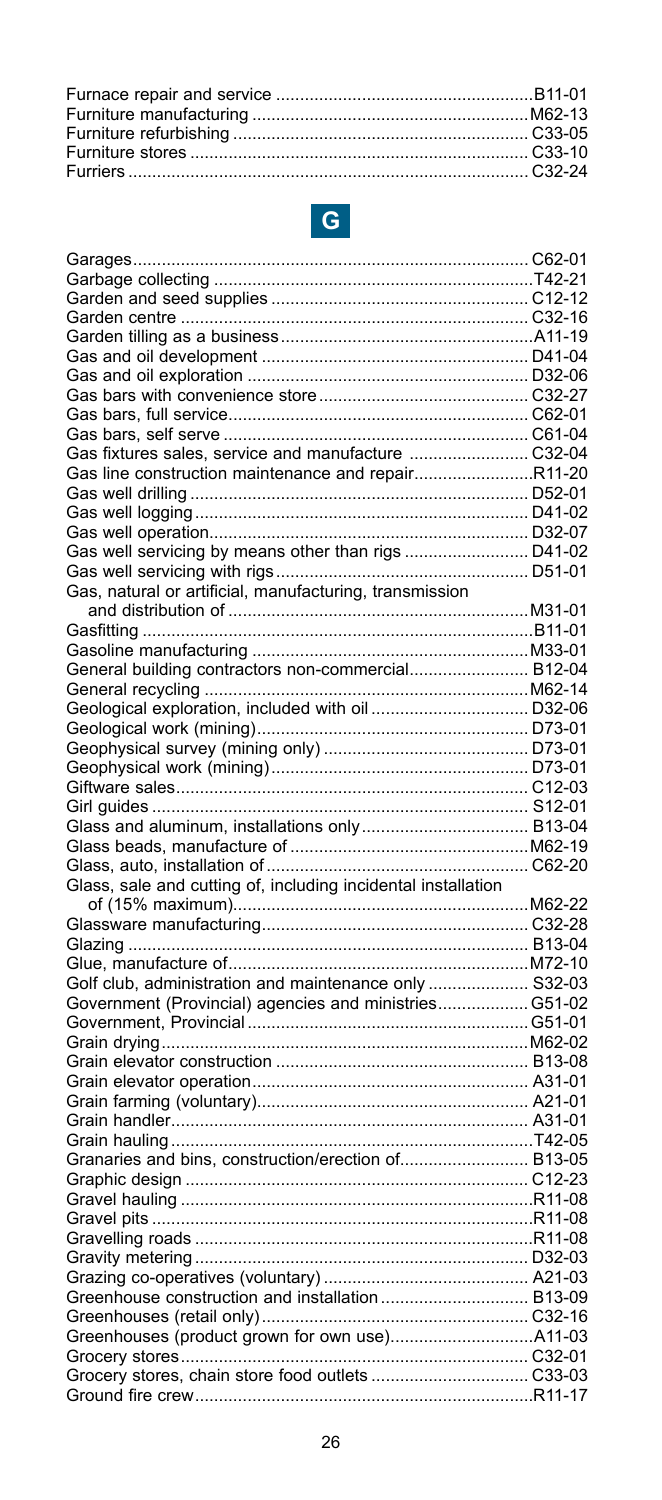

| Harness sales, manufacture and repair  C32-29         |  |
|-------------------------------------------------------|--|
|                                                       |  |
|                                                       |  |
|                                                       |  |
|                                                       |  |
|                                                       |  |
|                                                       |  |
| Health and community service instructors  S21-04      |  |
|                                                       |  |
|                                                       |  |
|                                                       |  |
|                                                       |  |
|                                                       |  |
|                                                       |  |
|                                                       |  |
|                                                       |  |
| Heavy duty truck and equipment, service only  C62-02  |  |
|                                                       |  |
|                                                       |  |
|                                                       |  |
|                                                       |  |
| High pressure cold water wash (buildings)  B12-18     |  |
| Highway signs, metal and license plates  M62-11       |  |
|                                                       |  |
|                                                       |  |
|                                                       |  |
|                                                       |  |
|                                                       |  |
|                                                       |  |
|                                                       |  |
|                                                       |  |
| Home owners, construction for self (voluntary) B12-03 |  |
|                                                       |  |
|                                                       |  |
|                                                       |  |
|                                                       |  |
|                                                       |  |
|                                                       |  |
|                                                       |  |
|                                                       |  |
|                                                       |  |
|                                                       |  |
|                                                       |  |
|                                                       |  |
|                                                       |  |
|                                                       |  |
|                                                       |  |
|                                                       |  |
|                                                       |  |
|                                                       |  |
|                                                       |  |
|                                                       |  |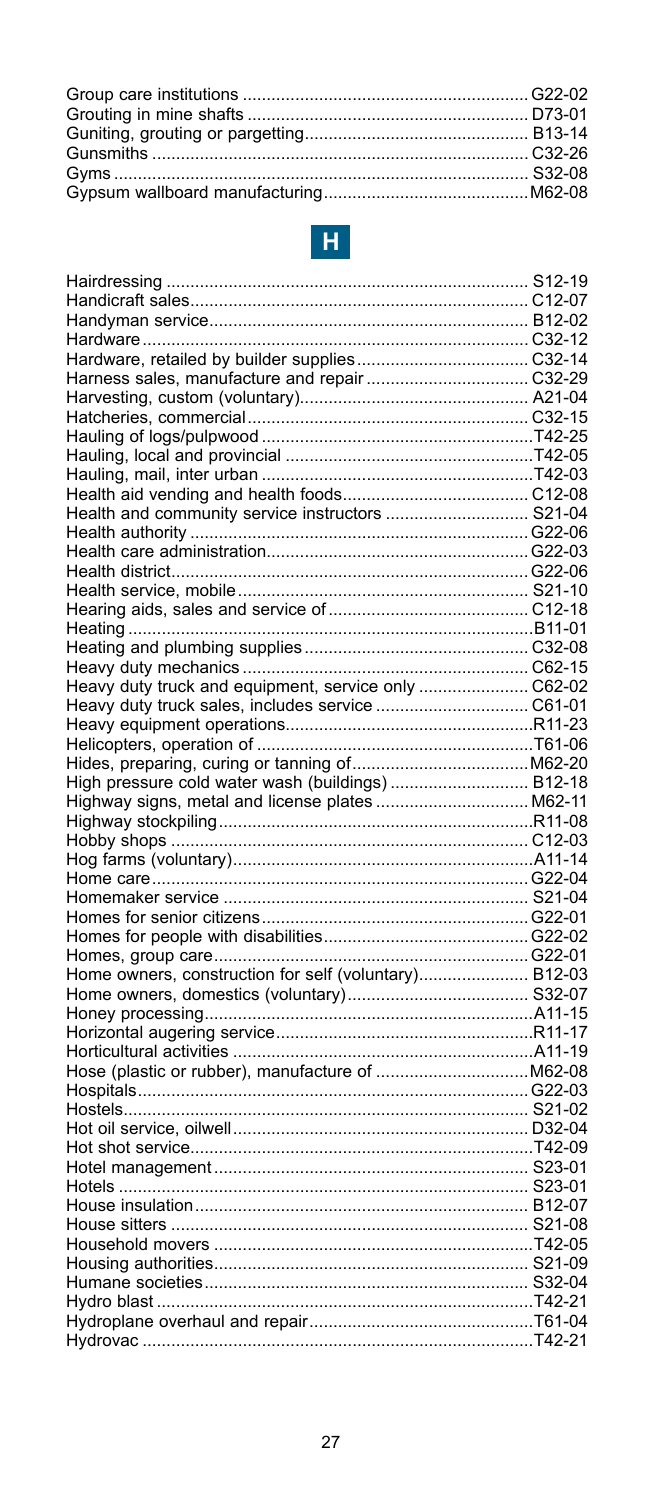### **I**

| Implement and equipment dealers (wholesale),                     |  |
|------------------------------------------------------------------|--|
|                                                                  |  |
| Implement and equipment dealers, with repair and service  C61-15 |  |
|                                                                  |  |
|                                                                  |  |
|                                                                  |  |
|                                                                  |  |
|                                                                  |  |
|                                                                  |  |
|                                                                  |  |
|                                                                  |  |
|                                                                  |  |
|                                                                  |  |
|                                                                  |  |
|                                                                  |  |
|                                                                  |  |
|                                                                  |  |
|                                                                  |  |
| Inspection and testing of building materials and concrete S41-12 |  |
|                                                                  |  |
| Inspection service, TV, pipe, x-ray and rail  S41-12             |  |
|                                                                  |  |
| Instructors, health and community service  S21-04                |  |
|                                                                  |  |
|                                                                  |  |
|                                                                  |  |
|                                                                  |  |
| Insulation, blown, rigid and rockwool, installation of  B12-07   |  |
|                                                                  |  |
|                                                                  |  |
|                                                                  |  |
|                                                                  |  |
|                                                                  |  |
|                                                                  |  |
|                                                                  |  |
|                                                                  |  |
|                                                                  |  |
|                                                                  |  |
|                                                                  |  |
|                                                                  |  |
|                                                                  |  |
|                                                                  |  |
| Iron stairs, erection, installation and repair of  B12-15        |  |
|                                                                  |  |
|                                                                  |  |
|                                                                  |  |
|                                                                  |  |



| Janitors in apartment blocks, office buildings, etc S32-01 |  |
|------------------------------------------------------------|--|
|                                                            |  |
|                                                            |  |
|                                                            |  |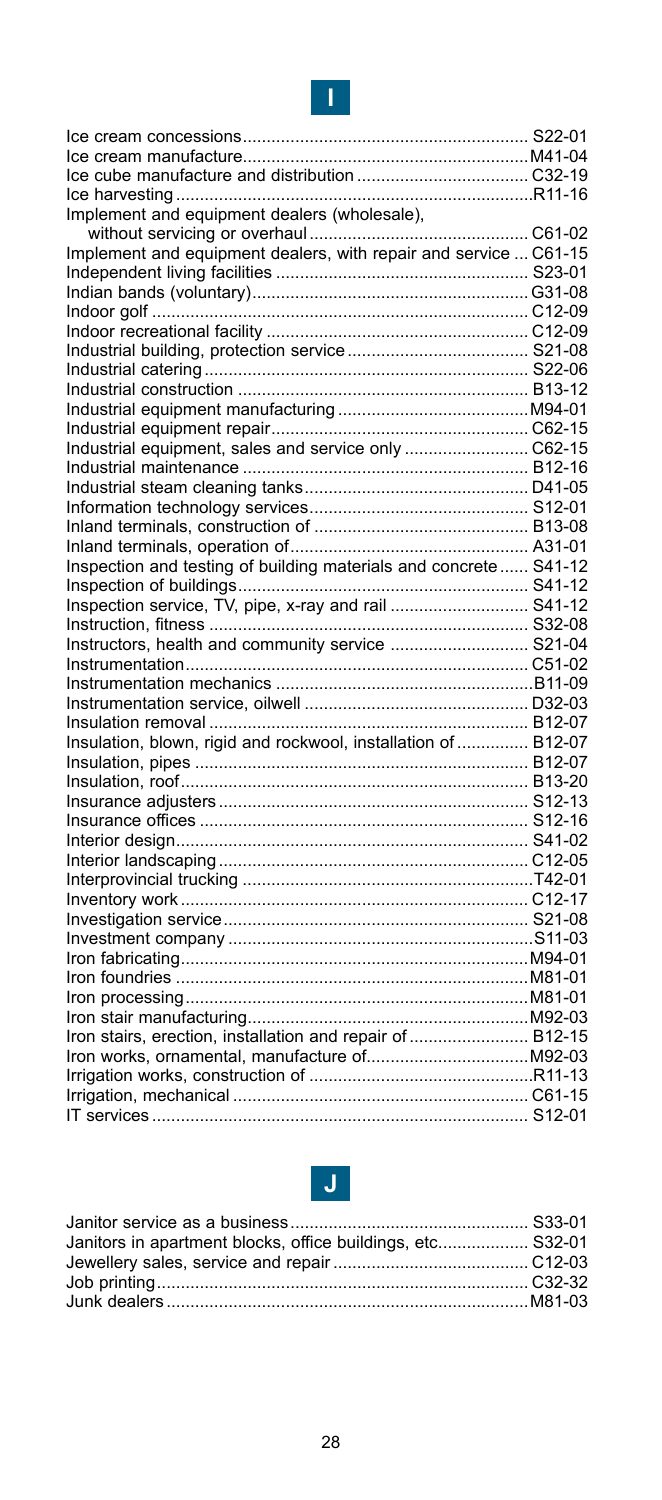



| Laboratories for testing of soil and chemicals S41-03          |  |
|----------------------------------------------------------------|--|
|                                                                |  |
|                                                                |  |
|                                                                |  |
| Land cleaning and clearing, as a business (voluntary)R11-21    |  |
|                                                                |  |
|                                                                |  |
|                                                                |  |
|                                                                |  |
|                                                                |  |
|                                                                |  |
|                                                                |  |
|                                                                |  |
|                                                                |  |
|                                                                |  |
|                                                                |  |
|                                                                |  |
|                                                                |  |
|                                                                |  |
| License plates and metal highway signs, manufacture of  M62-11 |  |
|                                                                |  |
|                                                                |  |
| Light aircraft manufacturing and assembly  M62-10              |  |
|                                                                |  |
|                                                                |  |
|                                                                |  |
|                                                                |  |
|                                                                |  |
|                                                                |  |
|                                                                |  |
|                                                                |  |
|                                                                |  |
|                                                                |  |
|                                                                |  |
|                                                                |  |
|                                                                |  |
|                                                                |  |
| Lodges, camps (seasonally operated), including guides  S23-05  |  |
|                                                                |  |
|                                                                |  |
|                                                                |  |
|                                                                |  |
|                                                                |  |
|                                                                |  |
|                                                                |  |
|                                                                |  |
|                                                                |  |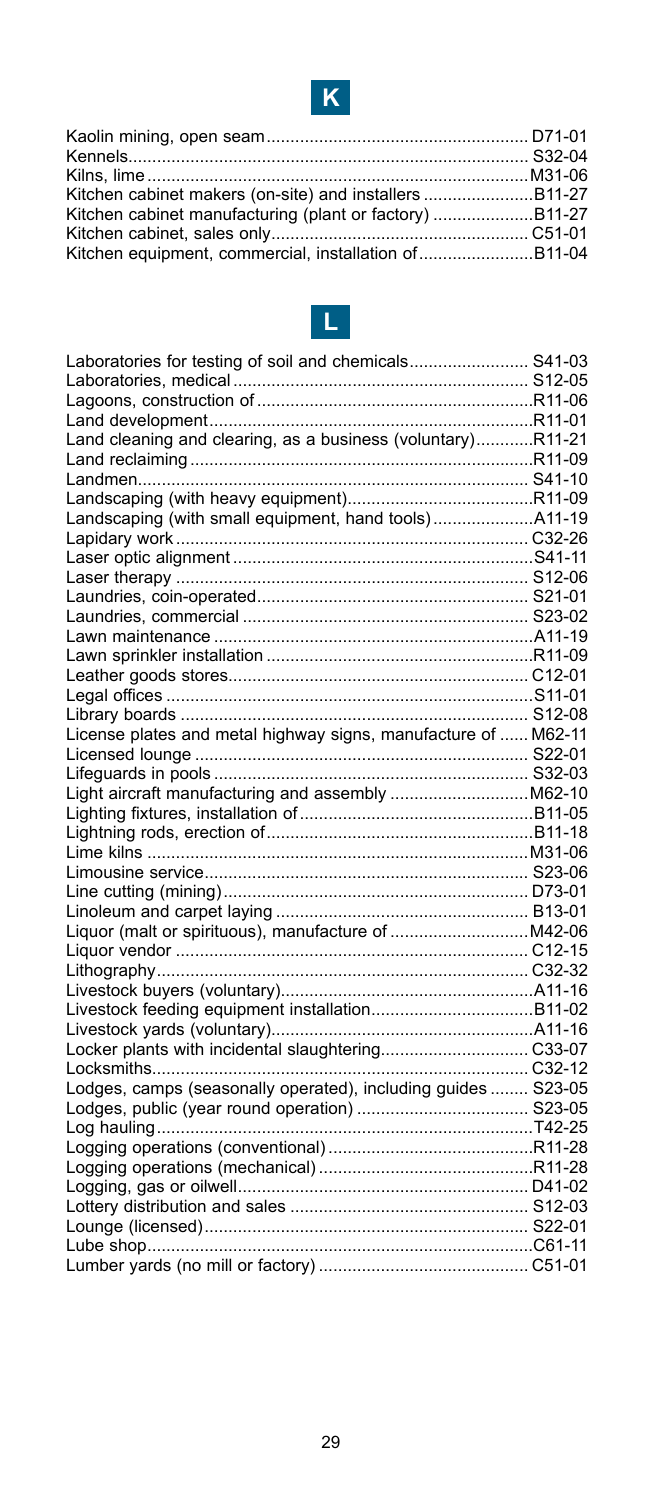

| Maintenance as a business in chemical or manufacturing             |  |
|--------------------------------------------------------------------|--|
|                                                                    |  |
|                                                                    |  |
|                                                                    |  |
| Manufacture and assembly of light and ultra light aircraft  M62-10 |  |
|                                                                    |  |
|                                                                    |  |
| Manufacturers agent and custom brokerage office S12-13             |  |
|                                                                    |  |
|                                                                    |  |
|                                                                    |  |
|                                                                    |  |
|                                                                    |  |
|                                                                    |  |
| Marketing of petroleum products, wholesale M31-04                  |  |
|                                                                    |  |
|                                                                    |  |
|                                                                    |  |
|                                                                    |  |
|                                                                    |  |
|                                                                    |  |
|                                                                    |  |
| Meat or meat products, preparation and distribution of  M72-07     |  |
|                                                                    |  |
|                                                                    |  |
|                                                                    |  |
|                                                                    |  |
|                                                                    |  |
|                                                                    |  |
|                                                                    |  |
|                                                                    |  |
|                                                                    |  |
|                                                                    |  |
|                                                                    |  |
| Metal awnings, doors, screens, window frames, and siding           |  |
| manufacture and sales, including installation M62-22               |  |
|                                                                    |  |
|                                                                    |  |
|                                                                    |  |
|                                                                    |  |
|                                                                    |  |
|                                                                    |  |
|                                                                    |  |
| Meter services, including oilwell operations D32-02                |  |
|                                                                    |  |
|                                                                    |  |
|                                                                    |  |
|                                                                    |  |
|                                                                    |  |
|                                                                    |  |
|                                                                    |  |
|                                                                    |  |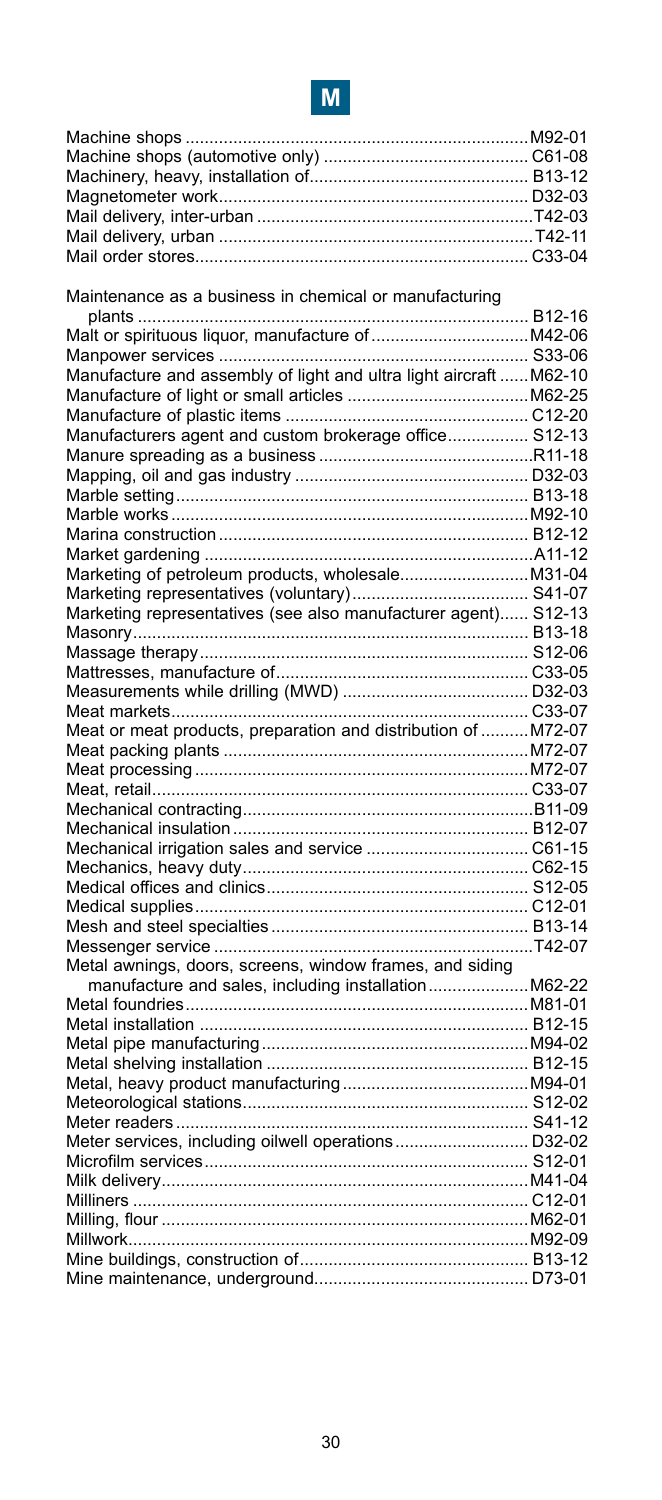| Mineral exploration, underground hardrock  D73-01 |  |
|---------------------------------------------------|--|
| Mineral exploration, underground softrock D72-01  |  |
|                                                   |  |
|                                                   |  |
|                                                   |  |
|                                                   |  |
|                                                   |  |
|                                                   |  |
|                                                   |  |
|                                                   |  |
|                                                   |  |
|                                                   |  |
|                                                   |  |
|                                                   |  |
|                                                   |  |
|                                                   |  |
|                                                   |  |
|                                                   |  |
|                                                   |  |
|                                                   |  |
|                                                   |  |
|                                                   |  |
|                                                   |  |
|                                                   |  |
|                                                   |  |
|                                                   |  |
|                                                   |  |
|                                                   |  |
|                                                   |  |
|                                                   |  |
|                                                   |  |
|                                                   |  |
|                                                   |  |
|                                                   |  |
|                                                   |  |
|                                                   |  |
|                                                   |  |
|                                                   |  |
|                                                   |  |
|                                                   |  |
|                                                   |  |



| Natural gas and oil pipeline construction maintenance     |  |
|-----------------------------------------------------------|--|
|                                                           |  |
| Natural gas manufacturing, distribution and transmission, |  |
|                                                           |  |
|                                                           |  |
|                                                           |  |
|                                                           |  |
|                                                           |  |
|                                                           |  |
|                                                           |  |
|                                                           |  |

# **O**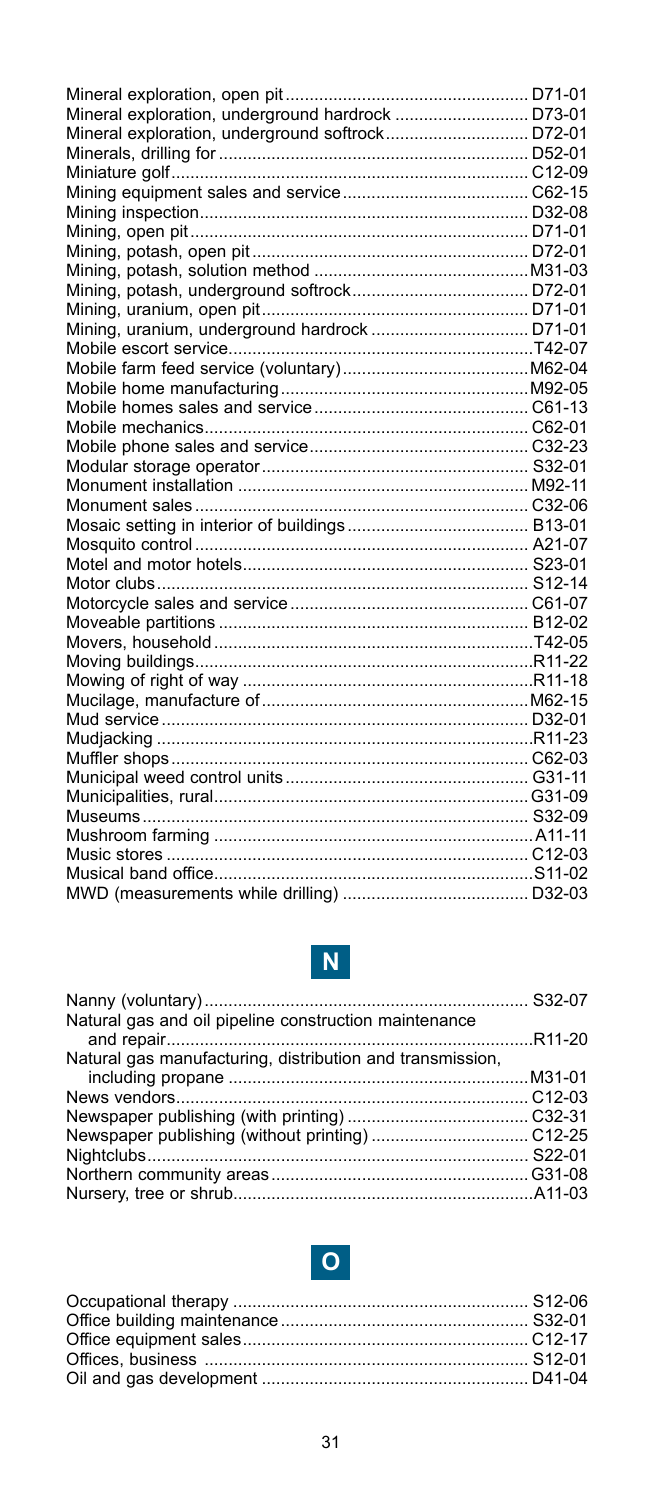| Oil and gas pipeline construction maintenance and repairR11-20 |  |
|----------------------------------------------------------------|--|
|                                                                |  |
|                                                                |  |
|                                                                |  |
|                                                                |  |
| Oilfield equipment and supplies, sales only  C32-07            |  |
|                                                                |  |
|                                                                |  |
|                                                                |  |
|                                                                |  |
|                                                                |  |
|                                                                |  |
|                                                                |  |
|                                                                |  |
|                                                                |  |
|                                                                |  |
|                                                                |  |
|                                                                |  |
|                                                                |  |
|                                                                |  |
|                                                                |  |
|                                                                |  |
|                                                                |  |
| Optical supplies, manufacture and distribution of  C12-18      |  |
|                                                                |  |
|                                                                |  |
|                                                                |  |
|                                                                |  |
|                                                                |  |

# **P**

| Painting (acrylic) on roads and parking lotsR11-17            |  |
|---------------------------------------------------------------|--|
| Painting steel towers and industrial structures B12-01        |  |
|                                                               |  |
|                                                               |  |
|                                                               |  |
|                                                               |  |
|                                                               |  |
|                                                               |  |
|                                                               |  |
|                                                               |  |
|                                                               |  |
|                                                               |  |
|                                                               |  |
|                                                               |  |
|                                                               |  |
|                                                               |  |
|                                                               |  |
|                                                               |  |
|                                                               |  |
|                                                               |  |
| Peeling and preserving of posts and poles M62-26              |  |
|                                                               |  |
|                                                               |  |
|                                                               |  |
|                                                               |  |
|                                                               |  |
|                                                               |  |
|                                                               |  |
| Petroleum products, wholesale marketing and storage of M31-04 |  |
|                                                               |  |
|                                                               |  |
|                                                               |  |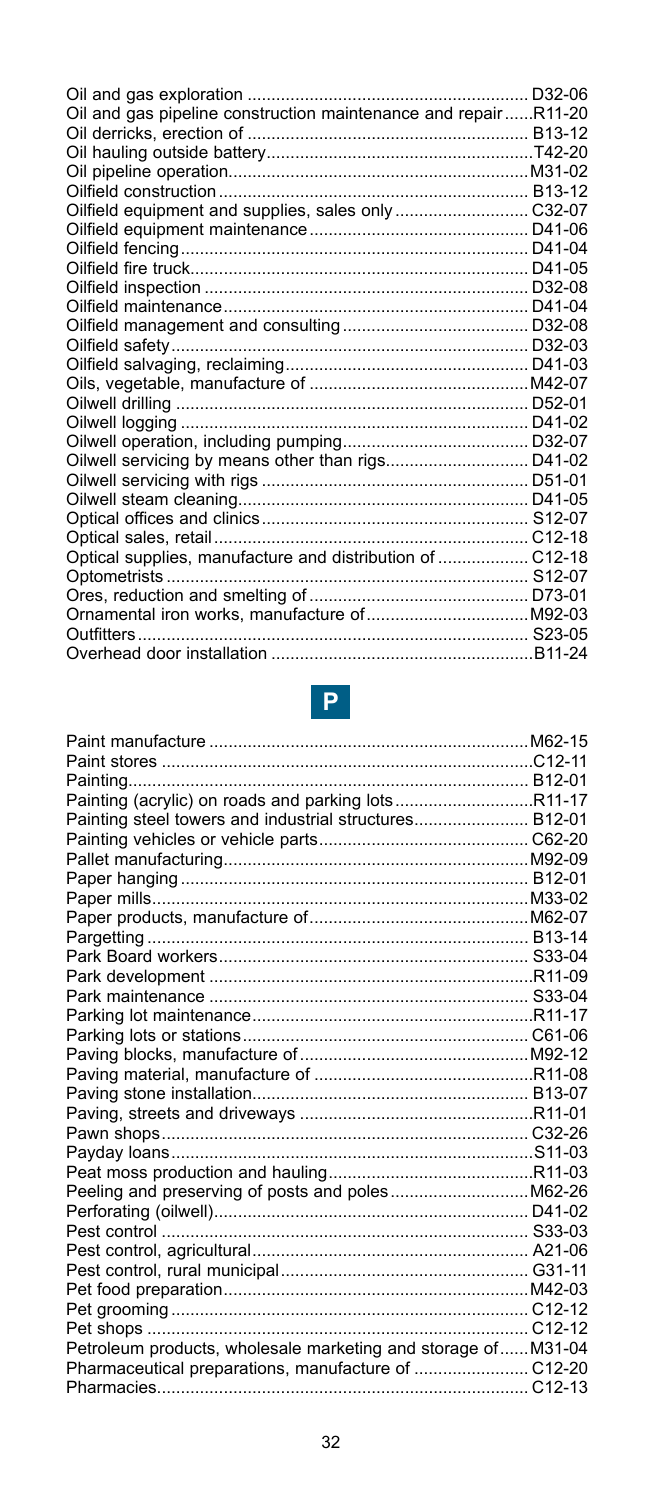| Pipe welding and stringing in oil industryR11-20                                                       |  |
|--------------------------------------------------------------------------------------------------------|--|
|                                                                                                        |  |
|                                                                                                        |  |
|                                                                                                        |  |
|                                                                                                        |  |
|                                                                                                        |  |
|                                                                                                        |  |
|                                                                                                        |  |
|                                                                                                        |  |
|                                                                                                        |  |
|                                                                                                        |  |
|                                                                                                        |  |
|                                                                                                        |  |
|                                                                                                        |  |
|                                                                                                        |  |
|                                                                                                        |  |
|                                                                                                        |  |
|                                                                                                        |  |
|                                                                                                        |  |
|                                                                                                        |  |
|                                                                                                        |  |
|                                                                                                        |  |
|                                                                                                        |  |
|                                                                                                        |  |
|                                                                                                        |  |
|                                                                                                        |  |
|                                                                                                        |  |
|                                                                                                        |  |
|                                                                                                        |  |
|                                                                                                        |  |
| Potash mining and refining (conventional) D72-01<br>Potash mining and refining (solution method)N31-03 |  |
|                                                                                                        |  |
|                                                                                                        |  |
|                                                                                                        |  |
|                                                                                                        |  |
|                                                                                                        |  |
|                                                                                                        |  |
| Power line construction, installation, maintenance and                                                 |  |
| repair other than by Saskatchewan Power CorporationR11-15                                              |  |
|                                                                                                        |  |
|                                                                                                        |  |
|                                                                                                        |  |
|                                                                                                        |  |
|                                                                                                        |  |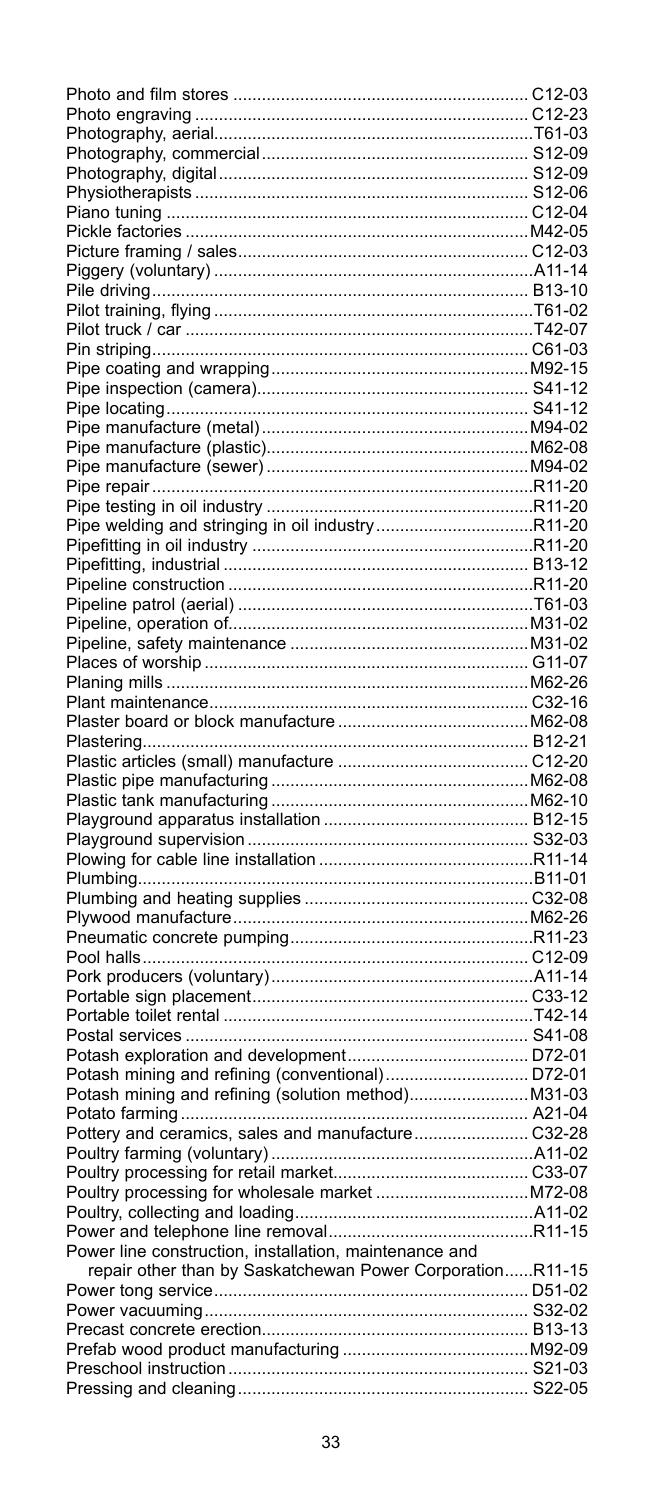| Private elementary and secondary schools  G12-07               |  |
|----------------------------------------------------------------|--|
|                                                                |  |
|                                                                |  |
|                                                                |  |
|                                                                |  |
|                                                                |  |
| Prospecting and development work in hard rock mines  D73-01    |  |
| Protection service in industrial plants, commercial            |  |
|                                                                |  |
| Protective covering manufacturing and installationC32-11       |  |
|                                                                |  |
|                                                                |  |
| Publishing, newspapers, etc. (with on-site printing) C32-31    |  |
| Publishing, newspapers, etc. (without on-site printing) C12-25 |  |
|                                                                |  |
|                                                                |  |
|                                                                |  |
|                                                                |  |
|                                                                |  |
| Pumping stations, erection or installation of  B13-12          |  |
|                                                                |  |
|                                                                |  |



|--|--|--|--|--|--|



| Railroad bridges, construction and repair of (excluding |  |
|---------------------------------------------------------|--|
|                                                         |  |
|                                                         |  |
|                                                         |  |
|                                                         |  |
|                                                         |  |
|                                                         |  |
|                                                         |  |
|                                                         |  |
|                                                         |  |
|                                                         |  |
|                                                         |  |
|                                                         |  |
|                                                         |  |
|                                                         |  |
|                                                         |  |
| Refineries including storage of refined products M33-01 |  |
| Refinery equipment erection and installation  B13-12    |  |
|                                                         |  |
|                                                         |  |
|                                                         |  |
|                                                         |  |
|                                                         |  |
|                                                         |  |
|                                                         |  |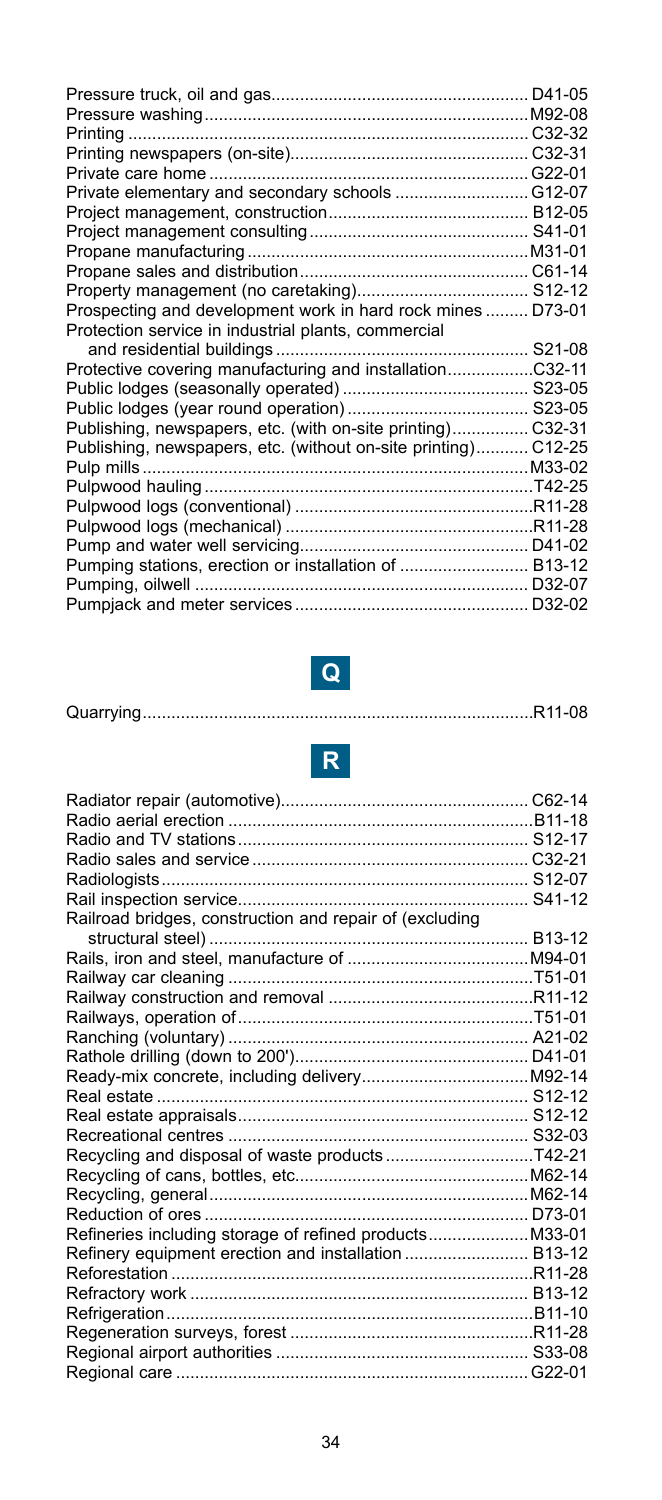| Rental of equipment, heavy, with operatorsR11-23                |  |
|-----------------------------------------------------------------|--|
| Rental of equipment (oilfields, roadwork and dam)R11-23         |  |
| Rental of equipment, small, including sales and service  C61-10 |  |
|                                                                 |  |
|                                                                 |  |
| Reservoirs, concrete, water, construction, maintenance          |  |
|                                                                 |  |
| Residential buildings, protection services  S21-08              |  |
|                                                                 |  |
| Resorts, seasonally or year round operated S23-05               |  |
|                                                                 |  |
|                                                                 |  |
|                                                                 |  |
|                                                                 |  |
|                                                                 |  |
|                                                                 |  |
|                                                                 |  |
|                                                                 |  |
|                                                                 |  |
|                                                                 |  |
|                                                                 |  |
|                                                                 |  |
|                                                                 |  |
|                                                                 |  |
|                                                                 |  |
|                                                                 |  |
|                                                                 |  |
|                                                                 |  |
| Rubber stamps and stencils, manufacture, sale                   |  |
|                                                                 |  |
|                                                                 |  |
|                                                                 |  |
|                                                                 |  |
|                                                                 |  |
|                                                                 |  |

# **S**

|                                                              | C <sub>32</sub> -29 |
|--------------------------------------------------------------|---------------------|
|                                                              |                     |
|                                                              |                     |
|                                                              |                     |
|                                                              | D41-05              |
|                                                              |                     |
| Salvage of scrap metal, including loading and deliveryM81-02 |                     |
|                                                              |                     |
|                                                              |                     |
|                                                              |                     |
|                                                              |                     |
|                                                              |                     |
|                                                              |                     |
|                                                              |                     |
|                                                              |                     |
|                                                              |                     |
|                                                              |                     |
|                                                              |                     |
|                                                              |                     |
|                                                              |                     |
|                                                              |                     |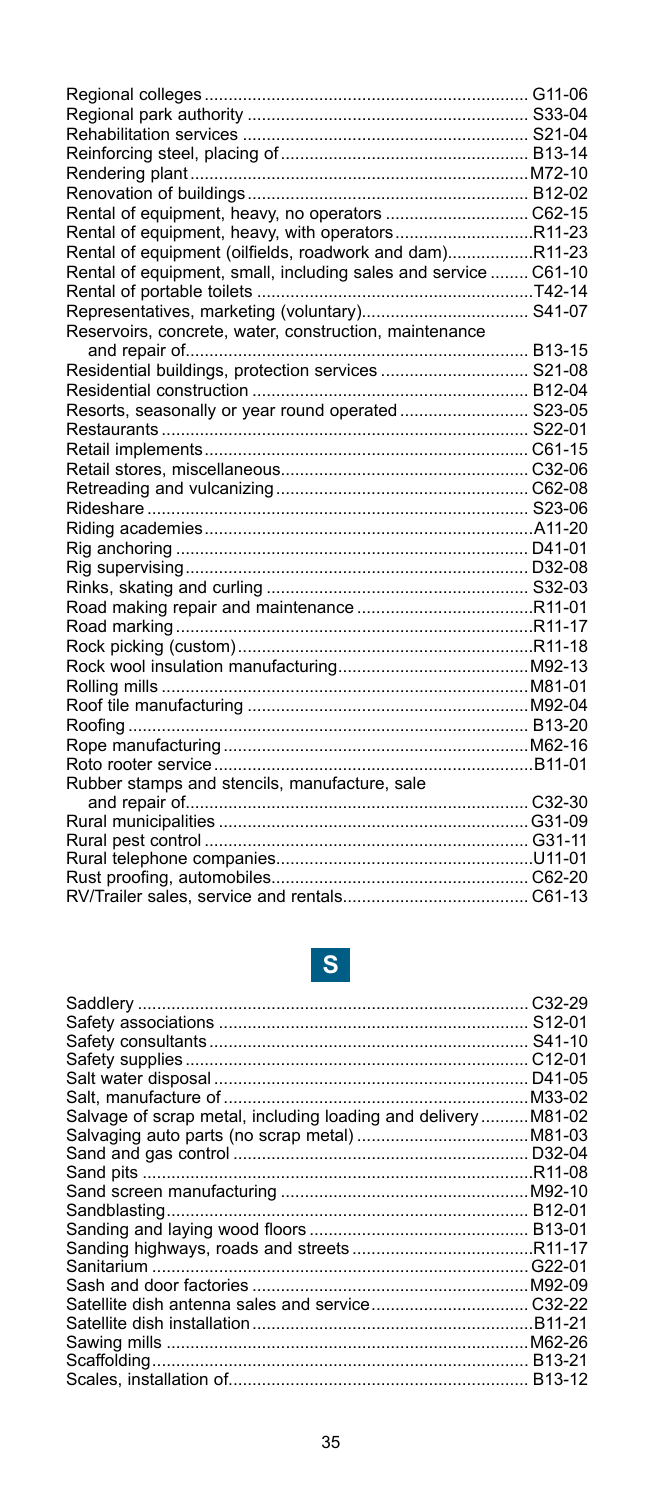| Seed cleaning plants (portable voluntary)M62-02                  |        |
|------------------------------------------------------------------|--------|
|                                                                  |        |
|                                                                  |        |
|                                                                  |        |
|                                                                  |        |
|                                                                  |        |
|                                                                  |        |
|                                                                  |        |
|                                                                  |        |
|                                                                  |        |
|                                                                  |        |
|                                                                  |        |
| Service station maintenance / renovations  B12-14                |        |
|                                                                  |        |
|                                                                  |        |
|                                                                  |        |
|                                                                  |        |
|                                                                  |        |
|                                                                  |        |
| Sewage disposal plants, construction and erection  B13-12        |        |
|                                                                  |        |
|                                                                  |        |
|                                                                  |        |
|                                                                  |        |
|                                                                  |        |
|                                                                  |        |
| Shaft sinking in or for mines, as a business  D73-01             |        |
|                                                                  |        |
|                                                                  |        |
|                                                                  |        |
| Sheltered workshops and activity centres S21-05                  |        |
|                                                                  |        |
|                                                                  |        |
|                                                                  |        |
|                                                                  |        |
|                                                                  |        |
|                                                                  |        |
|                                                                  |        |
|                                                                  |        |
|                                                                  |        |
|                                                                  |        |
|                                                                  |        |
|                                                                  |        |
|                                                                  |        |
| Sign painting and lettering, including erection (outdoor) B12-22 |        |
|                                                                  |        |
|                                                                  |        |
|                                                                  |        |
|                                                                  |        |
|                                                                  |        |
|                                                                  |        |
|                                                                  |        |
|                                                                  |        |
|                                                                  |        |
|                                                                  |        |
|                                                                  |        |
|                                                                  |        |
|                                                                  |        |
|                                                                  |        |
|                                                                  |        |
| Slaughtering, incidental to butcher shop or locker plant         |        |
|                                                                  |        |
|                                                                  |        |
|                                                                  |        |
|                                                                  |        |
|                                                                  | D73-01 |
|                                                                  |        |
|                                                                  |        |
|                                                                  |        |
|                                                                  |        |
|                                                                  |        |
|                                                                  |        |
|                                                                  |        |
|                                                                  |        |
|                                                                  |        |
|                                                                  |        |
|                                                                  |        |
|                                                                  |        |
|                                                                  |        |
|                                                                  |        |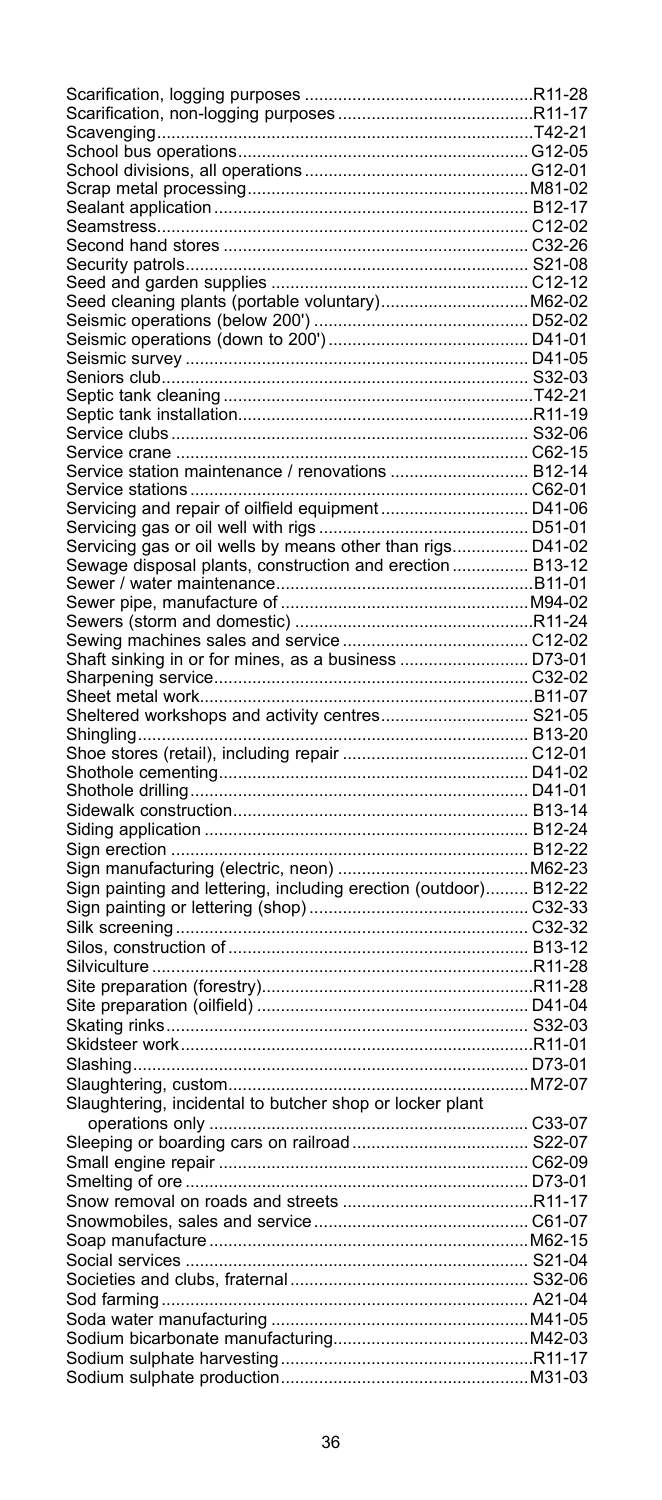| Sound, lighting and stage equipment sales, service,          |  |
|--------------------------------------------------------------|--|
|                                                              |  |
|                                                              |  |
|                                                              |  |
|                                                              |  |
|                                                              |  |
| -printerial clubs, administration and maintenance of  S32-03 |  |
|                                                              |  |
|                                                              |  |
|                                                              |  |
|                                                              |  |
|                                                              |  |
|                                                              |  |
|                                                              |  |
| Sprinkler systems, fire, sale and installation ofB11-03      |  |
|                                                              |  |
|                                                              |  |
|                                                              |  |
| Stamp pads and stencils, sales, service and                  |  |
|                                                              |  |
|                                                              |  |
|                                                              |  |
|                                                              |  |
|                                                              |  |
|                                                              |  |
| Steam cleaning, industrial, oil or refinery tanks  D41-05    |  |
|                                                              |  |
|                                                              |  |
|                                                              |  |
|                                                              |  |
| Steel building erection, excluding structural steel B13-05   |  |
|                                                              |  |
|                                                              |  |
|                                                              |  |
|                                                              |  |
|                                                              |  |
|                                                              |  |
|                                                              |  |
|                                                              |  |
|                                                              |  |
|                                                              |  |
|                                                              |  |
|                                                              |  |
|                                                              |  |
|                                                              |  |
|                                                              |  |
|                                                              |  |
|                                                              |  |
|                                                              |  |
|                                                              |  |
|                                                              |  |
|                                                              |  |
|                                                              |  |
|                                                              |  |
|                                                              |  |
|                                                              |  |
|                                                              |  |
|                                                              |  |
|                                                              |  |
|                                                              |  |
|                                                              |  |
|                                                              |  |
|                                                              |  |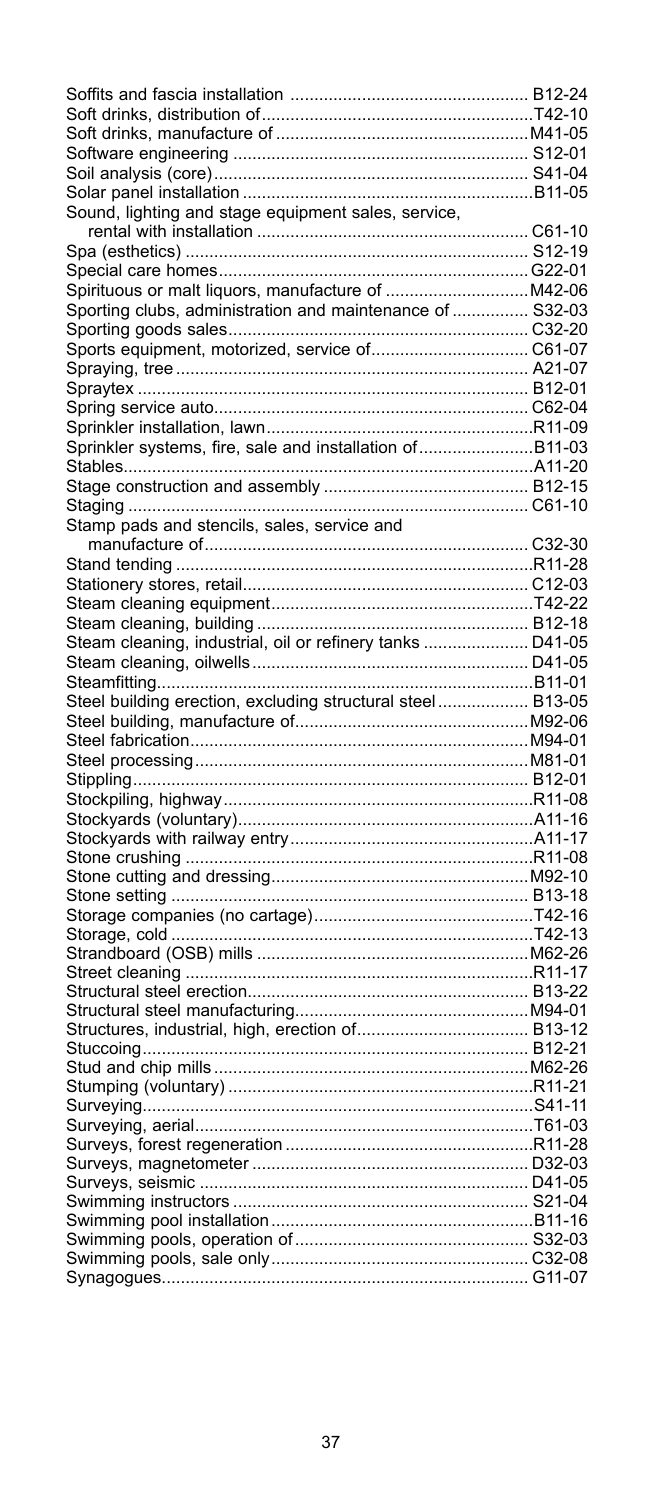# **T**

| Telephone lines, works or systems, construction, maintenance      |  |
|-------------------------------------------------------------------|--|
| and operation by a rural telephone companyU11-01                  |  |
|                                                                   |  |
|                                                                   |  |
|                                                                   |  |
|                                                                   |  |
|                                                                   |  |
| Tents, sale, manufacture and installation ofC32-11                |  |
|                                                                   |  |
|                                                                   |  |
|                                                                   |  |
|                                                                   |  |
| Testing and inspection of building materials and concrete  S41-12 |  |
|                                                                   |  |
|                                                                   |  |
| Thrift stores run by charitable organizations  C12-16             |  |
|                                                                   |  |
|                                                                   |  |
|                                                                   |  |
|                                                                   |  |
|                                                                   |  |
|                                                                   |  |
|                                                                   |  |
|                                                                   |  |
|                                                                   |  |
|                                                                   |  |
|                                                                   |  |
|                                                                   |  |
|                                                                   |  |
|                                                                   |  |
|                                                                   |  |
|                                                                   |  |
|                                                                   |  |
|                                                                   |  |
|                                                                   |  |
|                                                                   |  |
|                                                                   |  |
|                                                                   |  |
|                                                                   |  |
|                                                                   |  |
|                                                                   |  |
|                                                                   |  |
|                                                                   |  |
|                                                                   |  |
|                                                                   |  |
|                                                                   |  |
|                                                                   |  |
|                                                                   |  |
|                                                                   |  |
|                                                                   |  |
|                                                                   |  |
|                                                                   |  |
|                                                                   |  |
|                                                                   |  |
|                                                                   |  |
|                                                                   |  |
|                                                                   |  |
|                                                                   |  |
|                                                                   |  |
|                                                                   |  |
|                                                                   |  |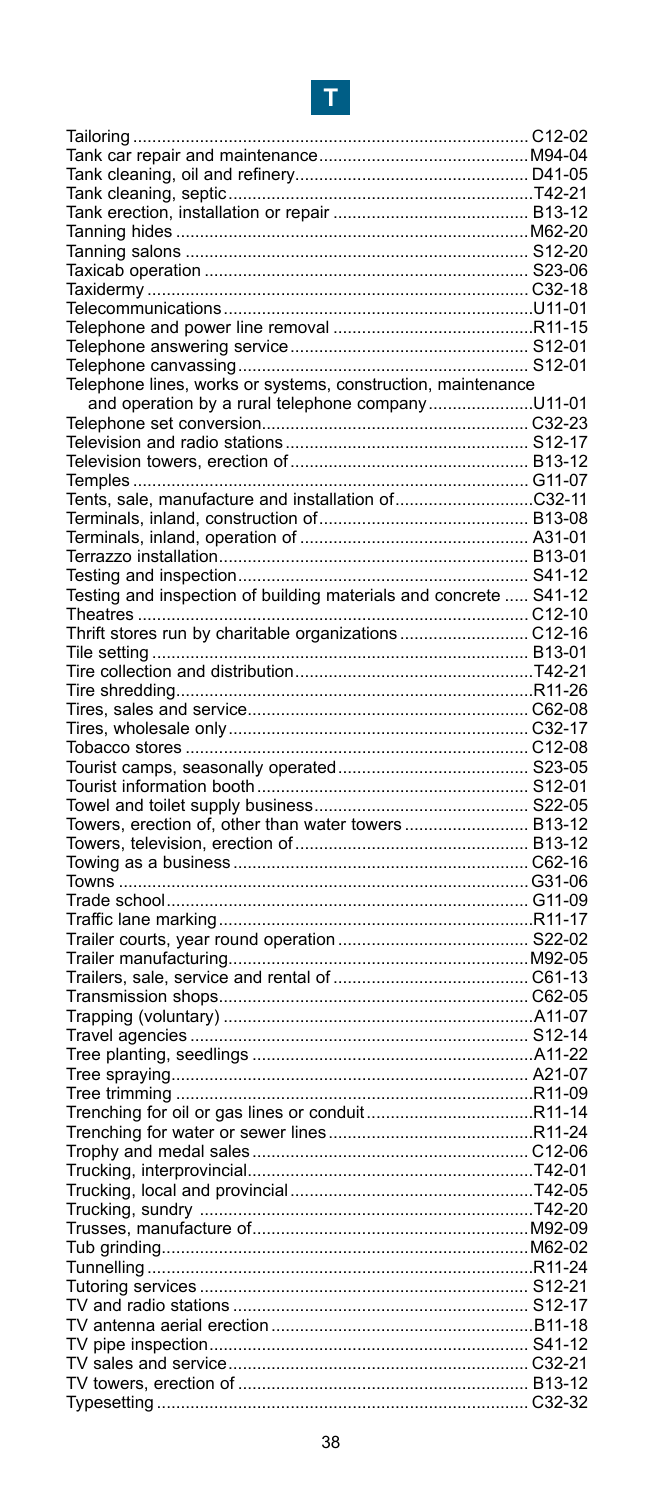

| D72-01 |  |
|--------|--|
|        |  |
|        |  |
| S21-07 |  |
|        |  |
|        |  |
|        |  |
|        |  |
| M33-01 |  |
|        |  |
|        |  |
|        |  |
|        |  |
|        |  |
|        |  |

# **V**

| Venetian blind manufacture, sales and installation C33-06 |  |
|-----------------------------------------------------------|--|
|                                                           |  |
|                                                           |  |
|                                                           |  |
|                                                           |  |
|                                                           |  |
|                                                           |  |
|                                                           |  |
|                                                           |  |
| Vinyl roofs, auto, installation and repair of  C62-20     |  |
|                                                           |  |
|                                                           |  |



| Watches and watch cases, sale, service and repair of C12-03 |  |
|-------------------------------------------------------------|--|
|                                                             |  |
|                                                             |  |
|                                                             |  |
|                                                             |  |
|                                                             |  |
| Water reservoirs, concrete, maintenance, construction       |  |
|                                                             |  |
|                                                             |  |
|                                                             |  |
|                                                             |  |
|                                                             |  |
|                                                             |  |
|                                                             |  |
|                                                             |  |
|                                                             |  |
|                                                             |  |
|                                                             |  |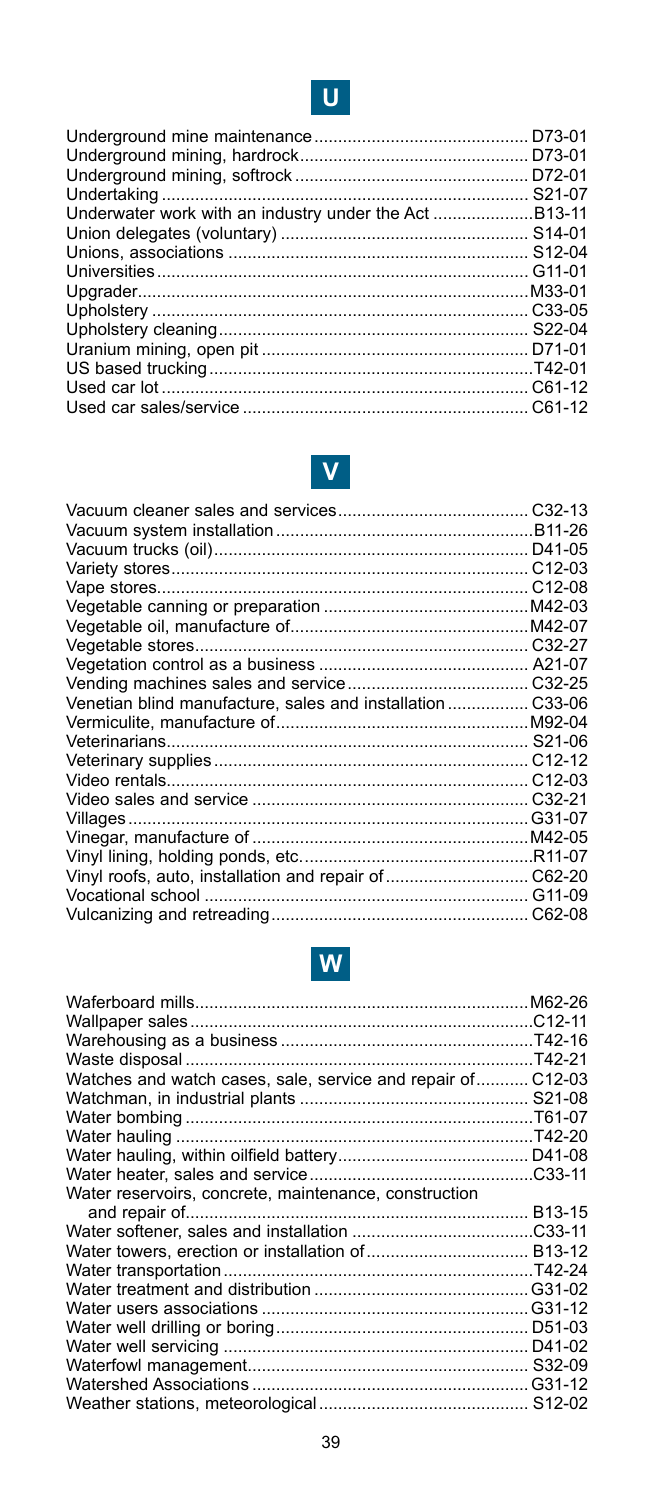| Wholesale distribution of newsprint and periodicals  C33-12     |  |
|-----------------------------------------------------------------|--|
|                                                                 |  |
|                                                                 |  |
| Wholesale implements without servicing or overhaul  C61-02      |  |
|                                                                 |  |
| Wholesaling and grading of eggs included with poultry           |  |
|                                                                 |  |
| Wholesaling and grading of eggs, as a business  C33-09          |  |
|                                                                 |  |
|                                                                 |  |
|                                                                 |  |
|                                                                 |  |
| Window drapes, as a business, including installation C33-08     |  |
|                                                                 |  |
| Windows, manufacture, sale and incidental installation ofM62-22 |  |
|                                                                 |  |
|                                                                 |  |
|                                                                 |  |
|                                                                 |  |
|                                                                 |  |
|                                                                 |  |
|                                                                 |  |
|                                                                 |  |
|                                                                 |  |
|                                                                 |  |

# **X**



|--|--|--|--|--|--|